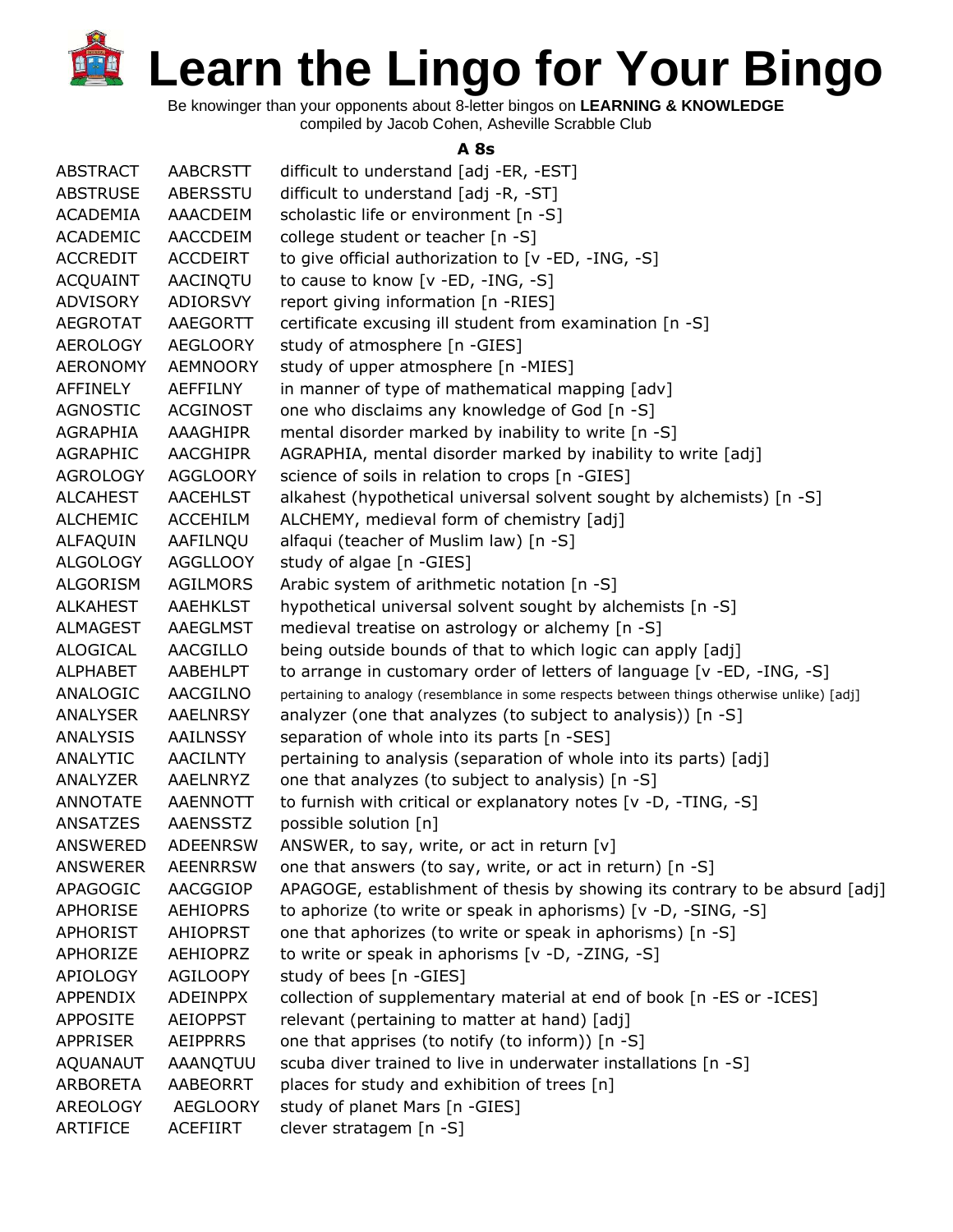| <b>ASHTANGA</b> | <b>AAAGHNST</b> | type of yoga (Hindu philosophy involving physical and mental disciplines) [n -S]            |
|-----------------|-----------------|---------------------------------------------------------------------------------------------|
| <b>ASTHANGA</b> | AAAGHNST        | ashtanga (type of yoga (Hindu philosophy involving physical and mental disciplines)) [n -S] |
| <b>ATECHNIC</b> | <b>ACCEHINT</b> | lacking technical knowledge [adj]                                                           |
| <b>ATTAINED</b> | AADEINTT        | ATTAIN, to gain or achieve by mental or physical effort [v]                                 |
| <b>ATTAINER</b> | AAEINRTT        | one that attains (to gain or achieve by mental or physical effort) [n -S]                   |
| <b>AUDITING</b> | ADGIINTU        | AUDIT, to examine with intent to verify [v]                                                 |
| <b>AUTHORED</b> | ADEHORTU        | AUTHOR, to write (to form characters or symbols on surface with instrument) [v]             |
| <b>AUTOPSIC</b> | <b>ACIOPSTU</b> | pertaining to autopsy [adj]                                                                 |
| <b>AUTOSAVE</b> | AAEOSTUV        | to save periodically and automatically [v -D, -VING, -S]                                    |
| AVIONICS        | <b>ACIINOSV</b> | science of electronics applied to aviation                                                  |
| <b>AXIOLOGY</b> | <b>AGILOOXY</b> | study of values and value judgments [n -GIES]                                               |
|                 |                 | <b>B</b> 8s                                                                                 |
| <b>BALLETIC</b> | ABCEILLT        | BALLET, classical dance form [adj]                                                          |
| <b>BEACONED</b> | <b>ABCDEENO</b> | BEACON, to warn or guide [v]                                                                |
| <b>BEGINNER</b> | <b>BEEGINNR</b> | one that begins (to start (to set out)) [n -S]                                              |
| <b>BEWRAYED</b> | ABDEERWY        | BEWRAY, to divulge (to reveal (to make known)) [v]                                          |
| <b>BEWRAYER</b> | ABEERRWY        | one that bewrays (to divulge (to reveal)) [n -S]                                            |
| <b>BIBLICAL</b> | ABBCIILL        | BIBLE, authoritative publication [adj]                                                      |
| <b>BIDDABLE</b> | ABBDDEIL        | obedient (obeying or willing to obey) [adj]                                                 |
| <b>BIDDABLY</b> | ABBDDILY        | BIDDABLE, obedient (obeying or willing to obey) [adv]                                       |
| <b>BIOETHIC</b> | <b>BCEHIIOT</b> | pertaining to ethical questions arising from advances in biology [adj]                      |
| <b>BIOMETRY</b> | <b>BEIMORTY</b> | statistical study of biological data [n -RIES]                                              |
| <b>BIONOMIC</b> | <b>BCIIMNOO</b> | BIONOMY, ecology (environmental science) [adj]                                              |
| <b>BIOPSIED</b> | <b>BIIDEOPS</b> | BIOPSY, to examine living tissue [v]                                                        |
| <b>BIOPSIES</b> | <b>BEIIOPSS</b> | BIOPSY, to examine living tissue [v]                                                        |
| <b>BIOSCOPY</b> | <b>BCIOOPSY</b> | type of medical examination [n -PIES]                                                       |
| <b>BLUEBOOK</b> | <b>BBEKLOOU</b> | examination booklet [n -S]                                                                  |
| <b>BOOKCASE</b> | <b>ABCEKOOS</b> | case which holds books (literary volumes) [n -S]                                            |
| <b>BOOKLICE</b> | <b>BCEIKLOO</b> | wingless insects that damage books [n]                                                      |
| <b>BOOKLORE</b> | <b>BEKLOOOR</b> | book learning [n -S]                                                                        |
| <b>BOOKRACK</b> | <b>ABCKKOOR</b> | support for open book [n -S]                                                                |
| <b>BOOKREST</b> | <b>BEKOORST</b> | bookrack (support for open book) [n -S]                                                     |
| <b>BOOKSHOP</b> | <b>BHKOOOPS</b> | store where books are sold [n -S]                                                           |
| <b>BOOKWORM</b> | <b>BKMOOORW</b> | avid book reader [n -S]                                                                     |
| <b>BOTANIES</b> | ABEINOST        | BOTANY, science of plants [n]                                                               |
| <b>BOTANISE</b> | ABEINOST        | to botanize (to study plants) [v -D, -SING, -S]                                             |
| <b>BOTANIST</b> | <b>ABINOSTT</b> | one skilled in botany [n -S]                                                                |
| <b>BOTANIZE</b> | ABEINOTZ        | to study plants [v -D, -ZING, -S]                                                           |
| <b>BOTTOMED</b> | <b>BDEMOOTT</b> | BOTTOM, to comprehend [v]                                                                   |
| <b>BRAINIAC</b> | AABCIINR        | very intelligent person [n -S]                                                              |
| <b>BRAINIER</b> | ABEIINRR        | BRAINY, smart (characterized by mental acuity) [adj]                                        |
| <b>BRAINILY</b> | ABIILNRY        | in brainy manner [adv]                                                                      |
| <b>BREVIARY</b> | ABEIRRVY        | prayer book [n -RIES]                                                                       |
| <b>BRIEFING</b> | <b>BEFGIINR</b> | short lecture [n -S] / BRIEF, to summarize [v]                                              |
| <b>BRYOLOGY</b> | <b>BGLOORYY</b> | study of mosses [n -GIES]                                                                   |
| <b>BUNCOMBE</b> | <b>BBCEMNOU</b> | nonsense (behavior or language that is meaningless or absurd) [n -S]                        |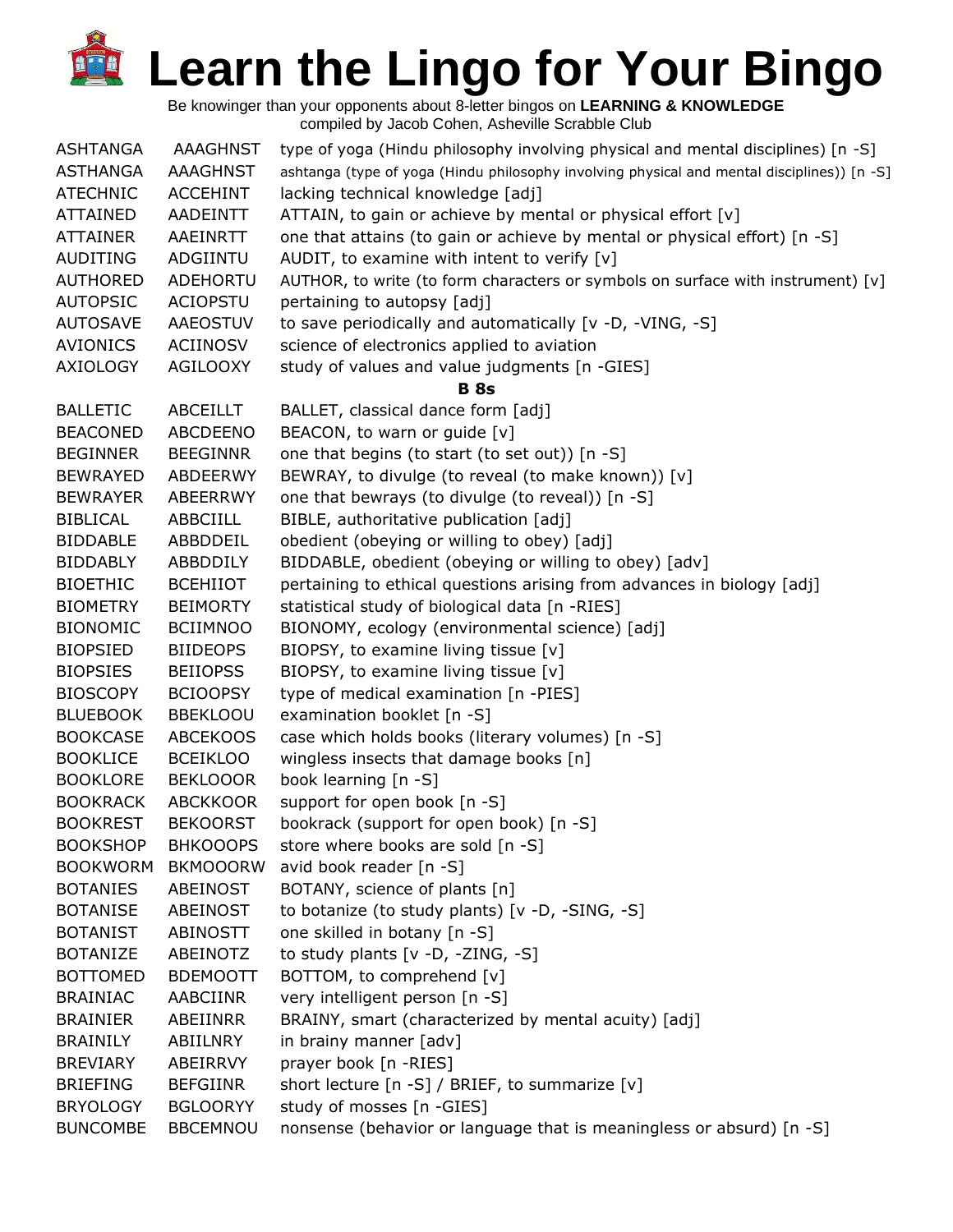Be knowinger than your opponents about 8-letter bingos on **LEARNING & KNOWLEDGE** compiled by Jacob Cohen, Asheville Scrabble Club

**C 8s**

| <b>CALCULUS</b> | <b>ACCLLSUU</b> | branch of mathematics [n -ES or -LI]                                                |
|-----------------|-----------------|-------------------------------------------------------------------------------------|
| CALQUING        | ACGILNQU        | CALQUE, to model word's meaning upon that of analogous word in another language [v] |
| <b>CAMPUSED</b> | <b>ACDEMPSU</b> | CAMPUS, to restrict student to school grounds [v]                                   |
| <b>CAMPUSES</b> | <b>ACEMPSSU</b> | CAMPUS, to restrict student to school grounds [v]                                   |
| <b>CANDLING</b> | <b>ACDGILNN</b> | CANDLE, to examine eggs in front of light [v]                                       |
| CANVASED        | <b>AACDENSV</b> | CANVAS, to canvass (to examine thoroughly) [v]                                      |
| <b>CANVASER</b> | <b>AACENRSV</b> | one that canvases (to canvass (to examine thoroughly)) [n -S]                       |
| <b>CANVASES</b> | <b>AACENSSV</b> | CANVAS, to canvass (to examine thoroughly) [v]                                      |
| CARRITCH        | <b>ACCHIRRT</b> | religious handbook [n -ES]                                                          |
| <b>CASEBOOK</b> | <b>ABCEKOOS</b> | law textbook [n -S]                                                                 |
| <b>CATEGORY</b> | <b>ACEGORTY</b> | division in any system of classification [n -RIES]                                  |
| <b>CATENARY</b> | <b>AACENRTY</b> | mathematical curve [n -RIES]                                                        |
| <b>CEREBRIC</b> | <b>BCCEEIRR</b> | CEREBRUM, part of brain [adj]                                                       |
| <b>CEREBRUM</b> | <b>BCEEMRRU</b> | part of brain [n -S or -RA]                                                         |
| <b>CETOLOGY</b> | <b>CEGLOOTY</b> | study of whales [n -GIES]                                                           |
| CHADARIM        | <b>AACDHIMR</b> | CHEDER, heder (Jewish school) [n]                                                   |
| <b>CHAPBOOK</b> | <b>ABCHKOOP</b> | small book of popular tales [n -S]                                                  |
| <b>CHARETTE</b> | <b>ACEEHRTT</b> | meeting for brainstorming [n -S]                                                    |
| CHEDARIM        | <b>ACDEHIMR</b> | CHEDER, heder (Jewish school) [n]                                                   |
| CHEMICAL        | <b>ACCEHILM</b> | substance obtained by process of chemistry [n -S]                                   |
| <b>CHEMURGY</b> | <b>CEGHMRUY</b> | branch of applied chemistry [n -GIES]                                               |
| <b>CICERONE</b> | <b>CCEEINOR</b> | tour guide [n -S or -NI]                                                            |
| <b>CIPHERED</b> | <b>CDEEHIPR</b> | CIPHER, to solve problems in arithmetic [v]                                         |
| <b>CIPHERER</b> | <b>CEEHIPRR</b> | one that ciphers (to solve problems in arithmetic) [n -S]                           |
| <b>CITATION</b> | <b>ACIINOTT</b> | act of citing (to quote as authority or example) [n -S]                             |
| <b>CITATORY</b> | <b>ACIORTTY</b> | CITATION, act of citing (to quote as authority or example) [adj]                    |
| <b>CLASSICS</b> | <b>ACCILSSS</b> | CLASSIC, work of enduring excellence [n]                                            |
| <b>CLASSING</b> | <b>ACGILNSS</b> | CLASS, to classify (to arrange according to characteristics) [v]                    |
| <b>CLAUSTRA</b> | <b>AACLRSTU</b> | basal ganglia in brain [n]                                                          |
| <b>CLEVERER</b> | <b>CEEELRRV</b> | CLEVER, mentally keen [adj]                                                         |
| <b>CLEVERLY</b> | <b>CEELLRVY</b> | CLEVER, mentally keen [adv]                                                         |
| <b>CLUELESS</b> | CEELLSSU        | hopelessly confused or ignorant [adj]                                               |
| <b>COACHING</b> | <b>ACCGHINO</b> | work of one that coaches [n -S] / COACH, to tutor or train [v]                      |
| <b>COAUTHOR</b> | <b>ACHOORTU</b> | to write together [v -ED, -ING, -S]                                                 |
| <b>COCKSURE</b> | <b>CCEKORSU</b> | certain (absolutely confident) [adj]                                                |
| <b>COCURATE</b> | <b>ACCEORTU</b> | to curate jointly [v D, -TING, -S]                                                  |
| <b>CODEBOOK</b> | BCDEK000        | book listing words and their coded equivalents [n -S]                               |
| CODIFIED        | CDDEFIIO        | CODIFY, to arrange or systematize [v]                                               |
| <b>CODIFIER</b> | <b>CDEFIIOR</b> | one that codifies (to arrange or systematize) [n -S]                                |
| <b>CODIFIES</b> | <b>CDEFIIOS</b> | CODIFY, to arrange or systematize [v]                                               |
| CODOMAIN        | <b>ACDIMNOO</b> | mathematical set [n -S]                                                             |
| <b>COGENTLY</b> | <b>CEGLNOTY</b> | COGENT, convincing [adv]                                                            |
| <b>COGITATE</b> | <b>ACEGIOTT</b> | to ponder (to consider something deeply and thoroughly) [v -D, -TING, -S]           |
| <b>COGNIZER</b> | <b>CEGINORZ</b> | one that cognizes (to become aware of in one's mind) [n -S]                         |
| <b>COINVENT</b> | <b>CEINNOTV</b> | to invent together [v -ED, -ING, -S]                                                |
|                 |                 |                                                                                     |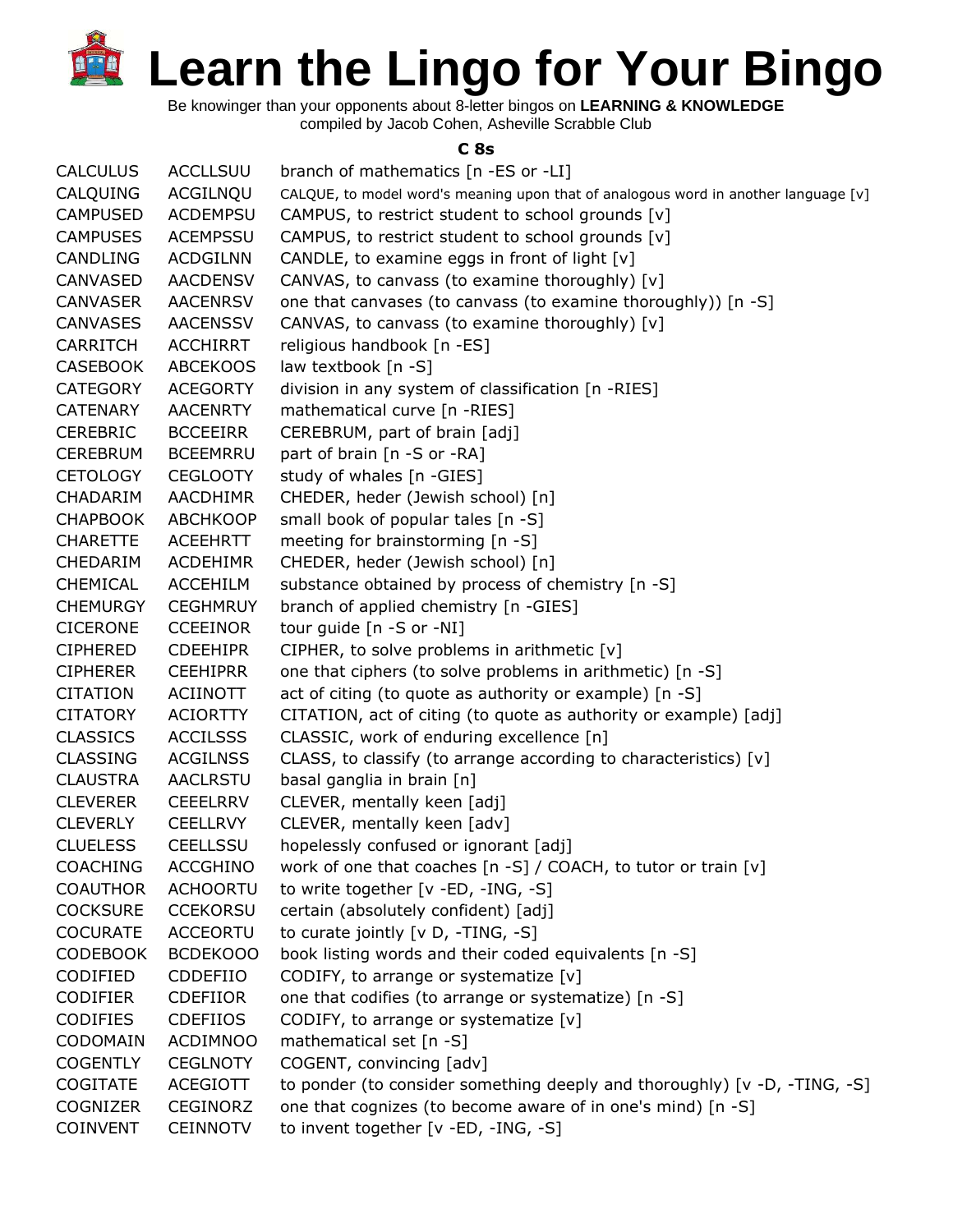| <b>COLLATOR</b> | <b>ACLLOORT</b> | one that collates (to compare critically) [n -S]                           |
|-----------------|-----------------|----------------------------------------------------------------------------|
| <b>COLLEGER</b> | <b>CEEGLLOR</b> | student supported by funds from his college [n -S]                         |
| <b>COLOPHON</b> | <b>CHLNOOOP</b> | inscription placed at end of book [n -S]                                   |
| CONCEIVE        | <b>CCEEINOV</b> | to understand [v -D, -VING, -S]                                            |
| <b>CONFOUND</b> | CDFNNOOU        | to confuse (to mix up mentally) [v -ED, -ING, -S]                          |
| <b>CONFUTER</b> | <b>CEFNORTU</b> | one that confutes (to disprove (to refute)) [n -S]                         |
| <b>CONNIVER</b> | CEINNORV        | one that connives (to feign ignorance of wrongdoing) [n -S]                |
| <b>CONSIDER</b> | <b>CDEINORS</b> | to think about $[v - ED, -ING, -S]$                                        |
| <b>CONSTRUE</b> | <b>CENORSTU</b> | to interpret [v -D, -UING, -S]                                             |
| <b>CONTINUA</b> | ACINNOTU        | mathematical sets [n]                                                      |
| <b>COOKBOOK</b> | BCKKOOOO        | book of recipes [n -S]                                                     |
| <b>COPYBOOK</b> | <b>BCKOOOPY</b> | book used in teaching penmanship [n -S]                                    |
| <b>CORPSMAN</b> | <b>ACMNOPRS</b> | enlisted man trained in first aid [n -MEN]                                 |
| <b>COWRITER</b> | <b>CEIORRTW</b> | one that cowrites (to collaborate in writing) [n -S]                       |
| CRITERIA        | <b>ACEIIRRT</b> | standards of judgment [n CRITERIA]                                         |
| <b>CRYOGENY</b> | <b>CEGNORYY</b> | branch of physics [n -NIES]                                                |
| <b>CYPHERED</b> | <b>CDEEHPRY</b> | CYPHER, to cipher (to solve problems in arithmetic) [v]                    |
| <b>CYTOLOGY</b> | <b>CGLOOTYY</b> | study of cells [n -GIES]                                                   |
|                 |                 | <b>D</b> 8s                                                                |
| <b>DEADBEAT</b> | AABDDEET        | loafer (one that loafs (to pass time idly)) [n -S]                         |
| <b>DEANSHIP</b> | <b>ADEHINPS</b> | deanery (office of dean) [n -S]                                            |
| <b>DECIPHER</b> | <b>CDEEHIPR</b> | to decode (to convert coded message into plain language) [v -ED, -ING, -S] |
| <b>DECLARER</b> | <b>ACDEELRR</b> | one that declares (to make known clearly) [n -S]                           |
| <b>DECODING</b> | CDDEGINO        | DECODE, to convert coded message into plain language [v]                   |
| <b>DEDUCING</b> | CDDEGINU        | DEDUCE, to infer (to reach or derive by reasoning) [v]                     |
| <b>DEFINING</b> | <b>DEFGIINN</b> | DEFINE, to state meaning of $[v]$                                          |
| <b>DEFINITE</b> | <b>DEEFIINT</b> | something that is known for certain [n -S]                                 |
| <b>DELUDING</b> | <b>DDEGILNU</b> | DELUDE, to mislead mind or judgment of [v]                                 |
| <b>DELUSION</b> | DEILNOSU        | act of deluding (to mislead mind or judgment of) [n -S]                    |
| <b>DELUSIVE</b> | <b>DEEILSUV</b> | tending to delude [adj]                                                    |
| <b>DELUSORY</b> | <b>DELORSUY</b> | delusive (tending to delude) [adj]                                         |
| <b>DEMOTICS</b> | <b>CDEIMOST</b> | study of people in society [n]                                             |
| <b>DEMOTIST</b> | <b>DEIMOSTT</b> | student of demotic writings [n -S]                                         |
| <b>DERIVATE</b> | ADEEIRTV        | something derived (to obtain from source) [n -S]                           |
| <b>DERIVING</b> | DEGIINRV        | DERIVE, to obtain from source [v]                                          |
| <b>DESCRIED</b> | <b>CDDEEIRS</b> | DESCRY, to discern (to perceive (to become aware of through senses)) [v]   |
| <b>DESCRIER</b> | <b>CDEEIRRS</b> | one that descries (to discern (to perceive)) [n -S]                        |
| <b>DESCRIES</b> | <b>CDEEIRSS</b> | DESCRY, to discern (to perceive (to become aware of through senses)) [v]   |
| <b>DESELECT</b> | <b>CDEEELST</b> | to dismiss from training program [v -ED, -ING, -S]                         |
| <b>DESIGNED</b> | <b>DDEEGINS</b> | DESIGN, to conceive or plan out [v]                                        |
| <b>DESIGNER</b> | <b>DEEGINRS</b> | one that designs (to conceive and plan out) [n -S]                         |
| <b>DESTREAM</b> | <b>ADEEMRST</b> | to reverse categorizing of students [v -ED, -ING, -S]                      |
| <b>DETECTED</b> | <b>CDDEEETT</b> | DETECT, to discover or perceive [v]                                        |
| <b>DETECTER</b> | <b>CDEEERTT</b> | detector (one that detects (to discover or perceive)) [n -S]               |
| <b>DETECTOR</b> | <b>CDEEORTT</b> | one that detects (to discover or perceive) [n -S]                          |
| <b>DIAGNOSE</b> | ADEGINOS        | to recognize disease by its signs and symptoms [v -D, -SING, -S]           |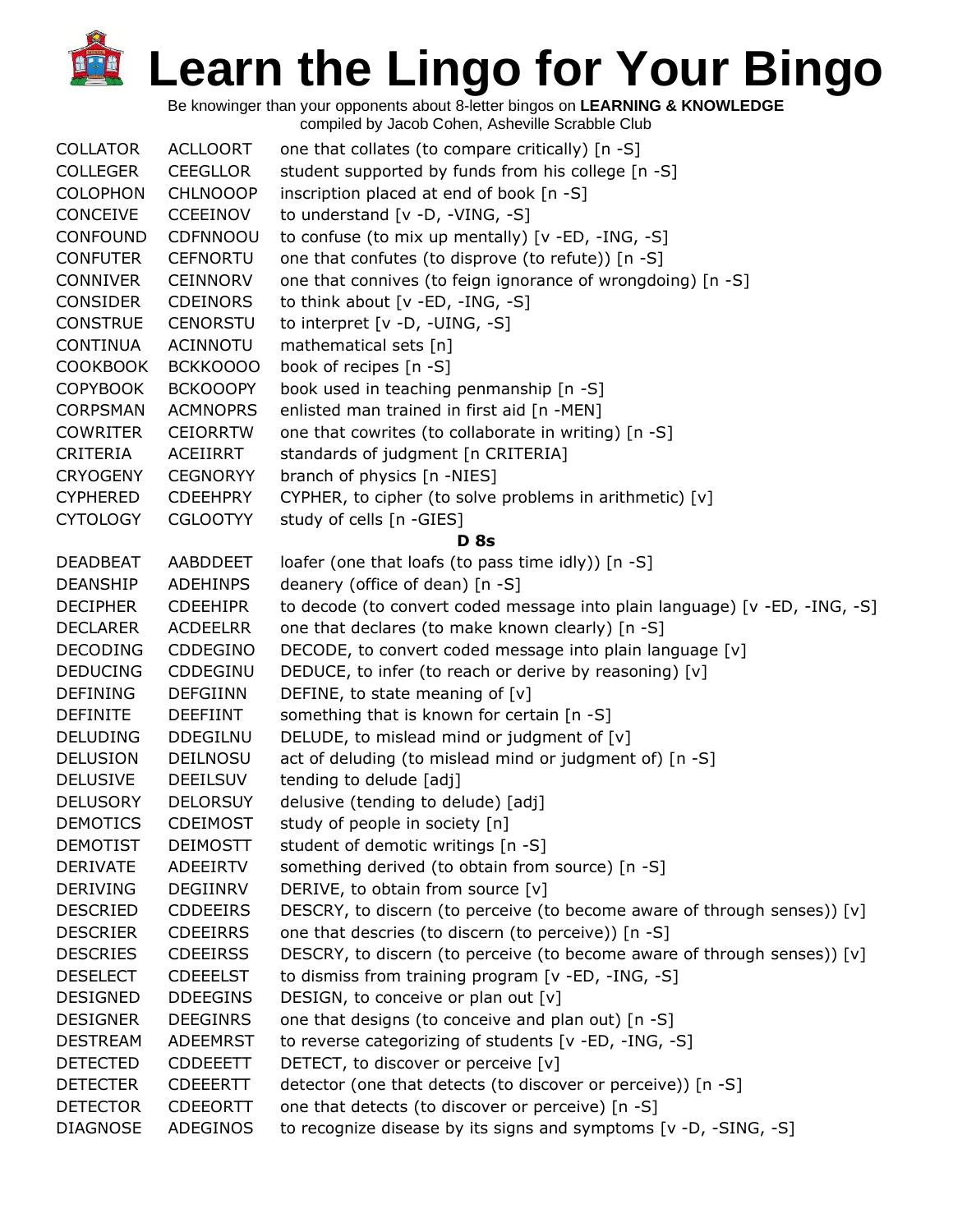| <b>DIAPHONY</b> | <b>ADHINOPY</b> | organum (system of rules for scientific investigation) [n -NIES]                 |
|-----------------|-----------------|----------------------------------------------------------------------------------|
| <b>DIDACTIC</b> | ACCDDIIT        | instructive [adj]                                                                |
| <b>DILEMMIC</b> | <b>CDEIILMM</b> | DILEMMAS, perplexing situation [adj]                                             |
| <b>DINGUSES</b> | <b>DEGINSSU</b> | DINGUS, doodad (article whose name is unknown or forgotten) [n]                  |
| <b>DISCIPLE</b> | <b>CDEIILPS</b> | to cause to become follower [v -D, -LING, -S]                                    |
| <b>DISCOVER</b> | <b>CDEIORSV</b> | to gain sight or knowledge of [v -ED, -ING, -S]                                  |
| <b>DIVULGER</b> | <b>DEGILRUV</b> | one that divulges (to reveal (to make known)) [n -S]                             |
| <b>DOCILELY</b> | <b>CDEILLOY</b> | DOCILE, easily trained [adv]                                                     |
| <b>DOCILITY</b> | CDIILOTY        | quality of being docile (easily trained) [n -TIES]                               |
| <b>DRESSAGE</b> | <b>ADEEGRSS</b> | training of horse in obedience and deportment [n -S]                             |
| <b>DROPDOWN</b> | <b>DDNOOPRW</b> | type of computer menu [n -S]                                                     |
| <b>DUMBNESS</b> | <b>BDEMNSSU</b> | state of being dumb (incapable of speech) [n -ES]                                |
| <b>DYSLALIA</b> | <b>AADILLSY</b> | inability to articulate speech [n -S]                                            |
|                 |                 | <b>E</b> 8s                                                                      |
| <b>ECOLOGIC</b> | <b>CCEGILOO</b> | ECOLOGY, environmental science [adj]                                             |
| <b>EDIFYING</b> | <b>DEFGIINY</b> | EDIFY, to enlighten [v]                                                          |
| <b>EDUCABLE</b> | ABCDEELU        | mildly retarded person [n -S]                                                    |
| <b>EDUCATOR</b> | <b>ACDEORTU</b> | one that educates (to teach (to impart knowledge or skill to)) [n -S]            |
| <b>EDUCIBLE</b> | <b>BCDEEILU</b> | EDUCE, to draw forth or bring out [adj]                                          |
| <b>EDUCTION</b> | CDEINOTU        | act of educing (to draw forth or bring out) [n -S]                               |
| <b>EDUCTIVE</b> | <b>CDEEITUV</b> | EDUCTION, act of educing (to draw forth or bring out) [adj]                      |
| <b>EINSTEIN</b> | <b>EEIINNST</b> | very intelligent person [n -S]                                                   |
| <b>EIRENICS</b> | <b>CEEIINRS</b> | irenics (branch of theology) [n]                                                 |
| <b>EKISTICS</b> | <b>CEIIKSST</b> | science dealing with human habitats [n]                                          |
| <b>ELECTIVE</b> | <b>CEEEILTV</b> | optional course of study [n -S]                                                  |
| <b>ELENCHIC</b> | <b>CCEEHILN</b> | ELENCHUS, logical refutation [adj]                                               |
| <b>ELENCHUS</b> | <b>CEEHLNSU</b> | logical refutation [n -HI]                                                       |
| <b>ELENCTIC</b> | <b>CCEEILNT</b> | ELENCHUS, logical refutation [adj]                                               |
| <b>ELOQUENT</b> | <b>EELNOQTU</b> | fluent and convincing in speech [adj]                                            |
| <b>ENCAENIA</b> | AACEEINN        | annual university ceremonies [n]                                                 |
| <b>ENCIPHER</b> | <b>CEEHINPR</b> | to write in characters of hidden meaning [v -ED, -ING, -S]                       |
| <b>ENDBRAIN</b> | ABDEINNR        | part of brain [n -S]                                                             |
| <b>ENDITING</b> | <b>DEGIINNT</b> | ENDITE, to indite (to write or compose) [v]                                      |
| <b>ENIGMATA</b> | AAEGIMNT        | ENIGMA, something that is hard to understand or explain [n]                      |
| <b>ENROLLED</b> | <b>DEELLNOR</b> | ENROL, to enroll [v] / ENROLL, to enter name of in register, record, or roll [v] |
| <b>ENROLLEE</b> | <b>EEELLNOR</b> | one that is enrolled [n -S]                                                      |
| <b>ENROLLER</b> | <b>EELLNORR</b> | one that enrolls (to enter name of in register, record, or roll) [n -S]          |
| <b>ENSCROLL</b> | <b>CELLNORS</b> | to write on scroll [v -ED, -ING, -S]                                             |
| <b>EPISTLER</b> | <b>EEILPRST</b> | one that writes epistles [n -S]                                                  |
| EPITOMIC        | <b>CEIIMOPT</b> | EPITOME, typical or ideal example [adj]                                          |
| <b>ESSAYIST</b> | <b>AEISSSTY</b> | writer of essays (prose compositions) [n -S]                                     |
| <b>ETHOGRAM</b> | <b>AEGHMORT</b> | list of behavior patterns of species [n -S]                                      |
| <b>ETHOLOGY</b> | <b>EGHLOOTY</b> | study of animal behavior [n -GIES]                                               |
| <b>ETIOLOGY</b> | <b>EGILOOTY</b> | study of causes of diseases [n -GIES]                                            |
| <b>EUGENICS</b> | CEEGINSU        | science of hereditary improvement [n]                                            |
| <b>EUGENIST</b> | <b>EEGINSTU</b> | student of eugenics [n -S]                                                       |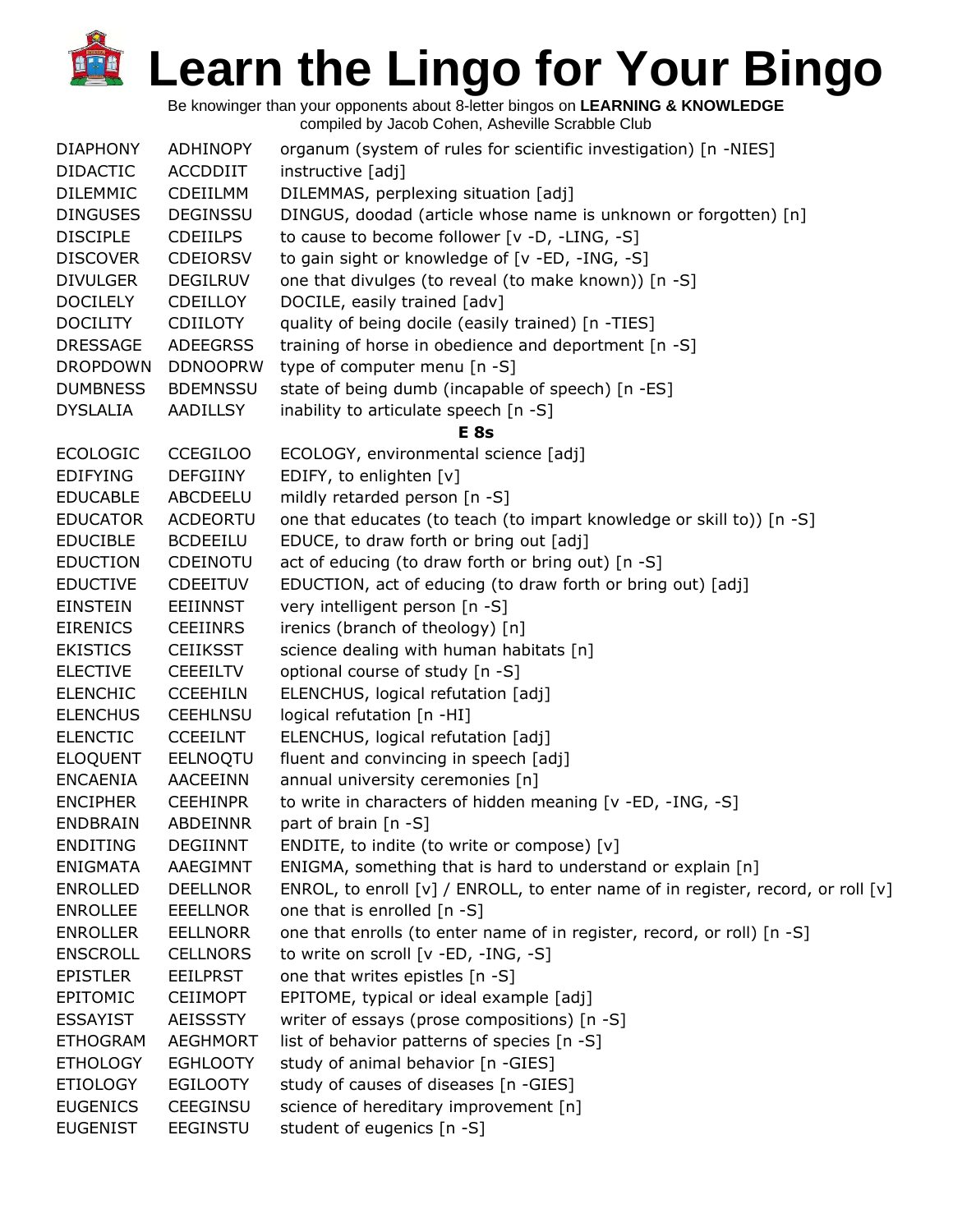| <b>EUPHUISM</b> | EHIMPSUU        | artificially elegant style of speech or writing [n -S]                          |
|-----------------|-----------------|---------------------------------------------------------------------------------|
| <b>EXAMINEE</b> | AEEEIMNX        | one that is taking examination [n -S]                                           |
| <b>EXAMINER</b> | AEEIMNRX        | one that examines (to inspect (to look carefully at or over)) [n -S]            |
| <b>EXCURSUS</b> | <b>CERSSUUX</b> | long appended exposition of topic [n -ES]                                       |
| <b>EXEGESIS</b> | <b>EEEGISSX</b> | critical explanation or analysis [n -SES]                                       |
| <b>EXEGETIC</b> | <b>CEEEGITX</b> | EXEGESIS, critical explanation or analysis [adj]                                |
| <b>EXEMPLUM</b> | <b>EELMMPUX</b> | example [n -LA]                                                                 |
| <b>EXPONENT</b> | <b>EENNOPTX</b> | one that expounds (to explain in detail) [n -S]                                 |
| <b>EXTREMUM</b> | <b>EEMMRTUX</b> | maximum or minimum of mathematical function [n -S or -MA]                       |
|                 |                 | F <sub>8s</sub>                                                                 |
| <b>FACETIAE</b> | AACEEFIT        | witty sayings or writings [n]                                                   |
| <b>FALDERAL</b> | <b>AADEFLLR</b> | nonsense (behavior or language that is meaningless or absurd) [n -S]            |
| <b>FALDEROL</b> | <b>ADEFLLOR</b> | falderal (nonsense (behavior or language that is meaningless or absurd)) [n -S] |
| <b>FAMELESS</b> | <b>AEEFLMSS</b> | not famous (well-known) [adj]                                                   |
| <b>FAMOUSLY</b> | <b>AFLMOSUY</b> | FAMOUS, well-known [adv]                                                        |
| <b>FATHOMED</b> | <b>ADEFHMOT</b> | FATHOM, to understand [v]                                                       |
| <b>FATHOMER</b> | <b>AEFHMORT</b> | one that fathoms (to understand) [n -S]                                         |
| <b>FAUNLIKE</b> | AEFIKLNU        | FAUN, woodland deity of Roman mythology [adj]                                   |
| <b>FERRETED</b> | <b>DEEEFRRT</b> | FERRET, to search out by careful investigation [v]                              |
| <b>FETOLOGY</b> | <b>EFGLOOTY</b> | branch of medicine dealing with fetus [n -GIES]                                 |
| <b>FLUNKING</b> | <b>FGIKLNNU</b> | FLUNK, to fail examination or course [v]                                        |
| <b>FOLDEROL</b> | <b>DEFLLOOR</b> | falderal (nonsense (behavior or language that is meaningless or absurd)) [n -S] |
| <b>FOREKNOW</b> | <b>EFKNOORW</b> | to know in advance [v -NEW, -N, -ING, -S]                                       |
| <b>FORESTRY</b> | <b>EFORRSTY</b> | science of planting and managing forests [n -RIES]                              |
| <b>FRANCISE</b> | <b>ACEFINRS</b> | to francize (to force to adopt French customs and language) [v -D, -SING, -S]   |
| <b>FRANKEST</b> | <b>AEFKNRST</b> | FRANK, honest and unreserved in speech [adj]                                    |
| <b>FRESHMAN</b> | <b>AEFHMNRS</b> | first-year student at high school, university, or college [n -MEN]              |
| <b>FUGLEMAN</b> | <b>AEFGLMNU</b> | leader (one that leads or guides) [n -MEN]                                      |
|                 |                 | G 8s                                                                            |
| <b>GAMEBOOK</b> | <b>ABEGKMOO</b> | book of strategies used by sports team [n -S]                                   |
| <b>GAMECOCK</b> | <b>ACCEGLMO</b> | rooster trained for fighting [n -S]                                             |
| <b>GAMEFOWL</b> | <b>AEFGLMOW</b> | gamecock (rooster trained for fighting) [n -S]                                  |
| <b>GANZFELD</b> | <b>ADEFGLNZ</b> | technique of controlled sensory input used in parapsychology [n -S]             |
| <b>GARBLING</b> | <b>ABGGILNR</b> | GARBLE, to distort meaning of [v]                                               |
| <b>GEMOLOGY</b> | <b>EGGLMOOY</b> | science of gems [n -GIES]                                                       |
| <b>GENETICS</b> | <b>CEEGINST</b> | science of heredity [n]                                                         |
| <b>GENIUSES</b> | <b>EEGINSSU</b> | GENIUS, exceptional natural aptitude [n]                                        |
| <b>GENOGRAM</b> | <b>AEGGMNOR</b> | diagram of history of behavior patterns of family [n -S]                        |
| <b>GENOMICS</b> | <b>CEGIMNOS</b> | study of genomes [n]                                                            |
| <b>GEOGNOSY</b> | <b>EGGNOOSY</b> | branch of geology [n -SIES]                                                     |
| <b>GEOLOGER</b> | <b>EEGGLOOR</b> | specialist in geology [n -S]                                                    |
| <b>GEOLOGIC</b> | <b>CEGGILOO</b> | GEOLOGY, science that deals with origin and structure of earth [adj]            |
| <b>GEOMETER</b> | <b>EEEGMORT</b> | specialist in geometry [n -S]                                                   |
| <b>GEOMETRY</b> | <b>EEGMORTY</b> | branch of mathematics [n -RIES]                                                 |
| <b>GLEANING</b> | <b>AEGGILNN</b> | GLEAN, to gather little by little [v]                                           |
| <b>GLOSSARY</b> | <b>AGLORSSY</b> | list of terms and their meanings [n -RIES]                                      |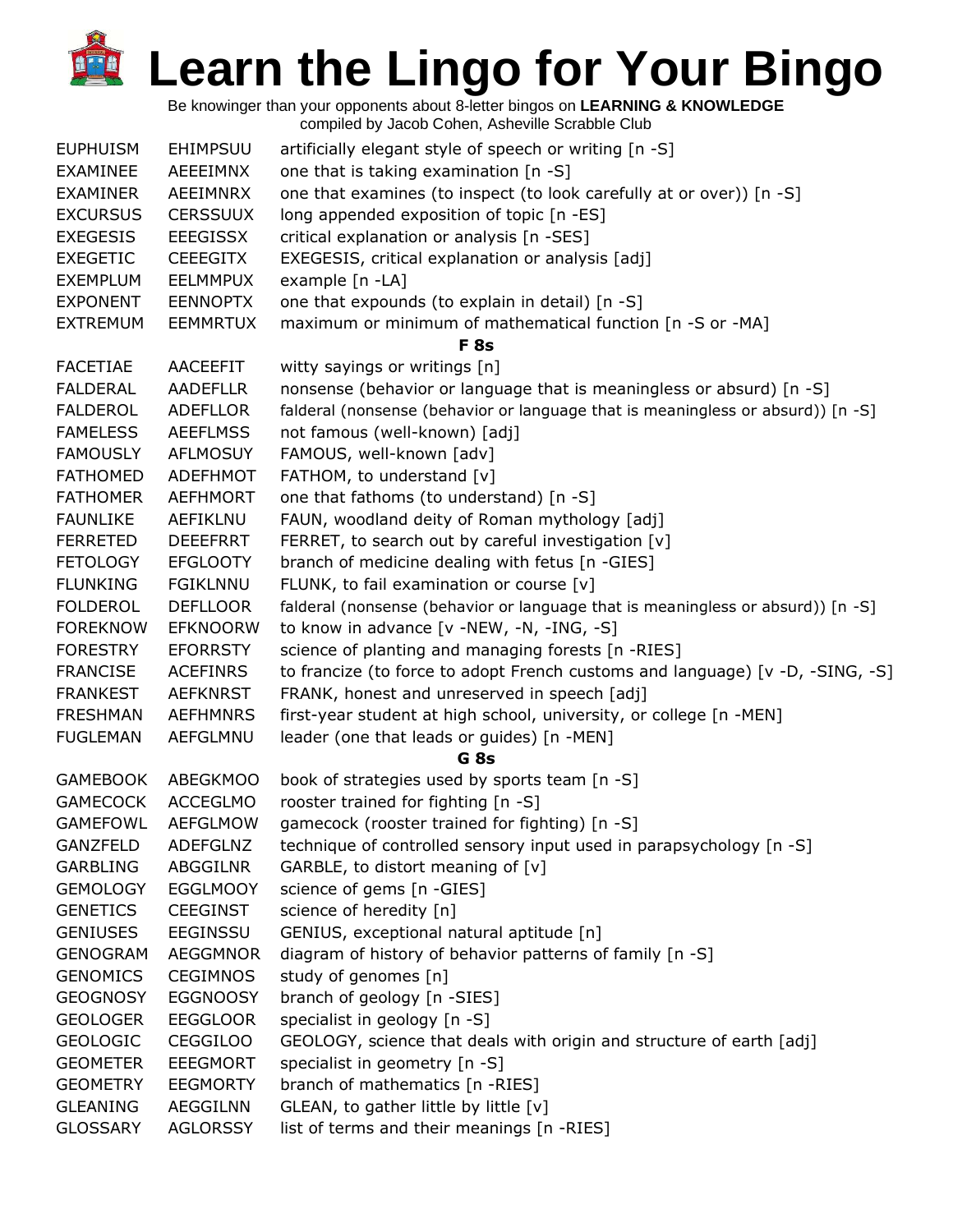Be knowinger than your opponents about 8-letter bingos on **LEARNING & KNOWLEDGE**

| <b>GLOSSEME</b> | <b>EEGLMOSS</b> | smallest linguistic unit that signals meaning [n -S]                                     |
|-----------------|-----------------|------------------------------------------------------------------------------------------|
| <b>GOOGLING</b> | <b>GGGILNOO</b> | GOOGLE, to use Internet search engine [v]                                                |
| <b>GOSPELER</b> | <b>EEGLOPRS</b> | one that teaches gospel (message concerning Christ, kingdom of God, and salvation [n -S] |
| <b>GOWNSMAN</b> | AGMNNOSW        | professional or academic person [n -MEN]                                                 |
| <b>GRADABLE</b> | AABDEGLR        | GRADE, to arrange in steps or degrees [adj]                                              |
| <b>GRADUAND</b> | AADDGNRU        | one who is about to graduate [n -S]                                                      |
| <b>GRADUATE</b> | AADEGRTU        | to receive academic degree or diploma [v -D, -TING, -S]                                  |
| <b>GRADUSES</b> | ADEGRSSU        | GRADUS, dictionary prosody [n]                                                           |
| <b>GRAMARYE</b> | AAEGMRRY        | occult learning; magic [n -S]                                                            |
| <b>GRAPHEME</b> | <b>AEEGHMPR</b> | unit of writing system [n -S]                                                            |
| <b>GRAVITON</b> | AGINORTV        | hypothetical particle [n -S]                                                             |
| <b>GRIMOIRE</b> | <b>EGIIMORR</b> | book of magic spells [n -S]                                                              |
| <b>GROKKING</b> | <b>GGIKKNOR</b> | GROK, to understand intuitively [v]                                                      |
| <b>GROUPOID</b> | <b>DGIOOPRU</b> | type of mathematical set [n -S]                                                          |
| <b>GUARDDOG</b> | ADDGGORU        | dog trained to guard persons or property [n -S]                                          |
| <b>GUIDABLE</b> | ABDEGILU        | GUIDE, to show way to [adj]                                                              |
| <b>GUIDANCE</b> | ACDEGINU        | advice [n -S]                                                                            |
| <b>GURUSHIP</b> | <b>GHIPRSUU</b> | office of guru (Hindu spiritual teacher) [n -S]                                          |
|                 |                 | <b>H</b> 8s                                                                              |
| <b>HAGADIST</b> | AADGHIST        | haggadic scholar [n -S]                                                                  |
| <b>HALAKIST</b> | AAHIKLST        | halakic writer [n -S]                                                                    |
| <b>HANDBOOK</b> | <b>ABDHKNOO</b> | manual (small reference book) [n -S]                                                     |
| <b>HANDLIST</b> | <b>ADHILNST</b> | reference list [n -S]                                                                    |
| <b>HARDBACK</b> | <b>AABCDHKR</b> | hardcover book [n -S]                                                                    |
| <b>HEADWORK</b> | <b>ADEHKORW</b> | mental work [n -S]                                                                       |
| <b>HEDONICS</b> | <b>CDEHINOS</b> | branch of psychology [n]                                                                 |
| <b>HERALDIC</b> | <b>ACDEHILR</b> | pertaining to heraldry (art or science of armorial bearings) [adj]                       |
| <b>HERALDRY</b> | <b>ADEHLRRY</b> | art or science of armorial bearings [n -RIES]                                            |
| <b>HERSTORY</b> | <b>EHORRSTY</b> | history with feminist viewpoint [n -RIES]                                                |
| <b>HISTORIC</b> | <b>CHIIORST</b> | important in history [adj]                                                               |
| <b>HIVEMIND</b> | <b>DEHIIMNV</b> | group's collective ideas [n -S]                                                          |
| <b>HOMEROOM</b> | <b>EHMOOORW</b> | classroom where pupils report before classes begin [n -S]                                |
| <b>HOMEWORK</b> | <b>EHKMOORW</b> | work done at home [n -S]                                                                 |
| <b>HOMILIES</b> | <b>EHIILMOS</b> | HOMILY, sermon (religious discourse) [n]                                                 |
| <b>HOMOLOGY</b> | <b>GHLMOOOY</b> | similarity in structure [n -GIES]                                                        |
| <b>HORNBOOK</b> | <b>BHNKOOOR</b> | primer (book that covers basics of subject) [n -S]                                       |
| <b>HOROLOGY</b> | <b>GHLOOORY</b> | science of measuring time [n -GIES]                                                      |
| <b>HYGIENIC</b> | <b>CEGHIINY</b> | HYGIENE, science of health [adj]                                                         |
| <b>HYMNBOOK</b> | <b>BHKMNOOY</b> | hymnal (book of hymns) [n -S]                                                            |
|                 |                 | I8s                                                                                      |
| <b>IDEALOGY</b> | ADEGILOY        | ideology (systematic body of ideas) [n -GIES]                                            |
| <b>IDEOLOGY</b> | <b>DEGILOOY</b> | systematic body of ideas [n -GIES]                                                       |
| <b>IDIOLECT</b> | CDEIILOT        | one's speech pattern [n -S]                                                              |
| <b>IDYLLIST</b> | <b>DIILLSTY</b> | idylist (writer of idyls) [n -S]                                                         |
| IGNORAMI        | AGIIMNOR        | utterly ignorant persons [n]                                                             |
| <b>IGNORANT</b> | AGINNORT        | having no knowledge [adj]                                                                |
|                 |                 |                                                                                          |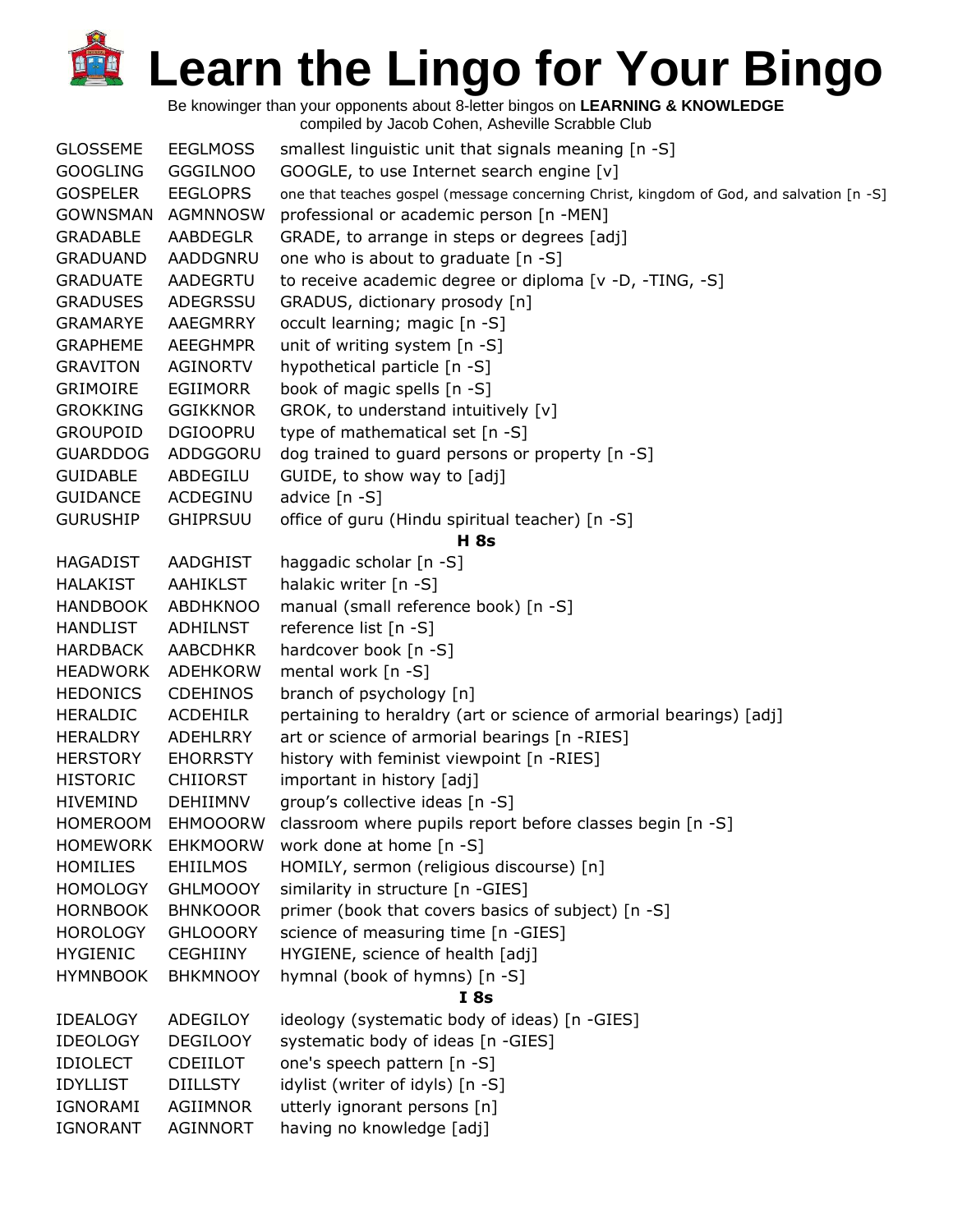Be knowinger than your opponents about 8-letter bingos on **LEARNING & KNOWLEDGE**

| <b>IMPARTED</b> | <b>ADEIMPRT</b> | IMPART, to make known [v]                                                                                    |
|-----------------|-----------------|--------------------------------------------------------------------------------------------------------------|
| <b>IMPARTER</b> | AEIMPRRT        | one that imparts (to make known) [n -S]                                                                      |
| <b>IMPOLICY</b> | <b>CIILMOPY</b> | unwise course of action [n -CIES]                                                                            |
| <b>INDEXING</b> | <b>DEGIINNX</b> | INDEX, to provide with index [v]                                                                             |
| <b>INDITING</b> | <b>DGIIINNT</b> | INDITE, to write or compose [v]                                                                              |
| INFERRED        | <b>DEEFINRR</b> | INFER, to reach or derive by reasoning [v]                                                                   |
| <b>INFERRER</b> | <b>EEFINRRR</b> | one that infers (to reach or derive by reasoning) [n -S]                                                     |
| <b>INFORMED</b> | <b>DEFIMNOR</b> | INFORM, to supply with information [v]                                                                       |
| <b>INFORMER</b> | <b>EFIMNORR</b> | one that informs (to supply with information) [n -S]                                                         |
| <b>INFOTECH</b> | <b>CEFHINOT</b> | computer technology for distributing data [n -S]                                                             |
| <b>INPUTTED</b> | <b>DEINPTTU</b> | INPUT, to enter data into computer [v]                                                                       |
| <b>INSCRIBE</b> | <b>BCEIINRS</b> | to write or engrave as lasting record [v -D, -BING, -S]                                                      |
| <b>INSCROLL</b> | <b>CILLNORS</b> | to enscroll (to write on scroll) [v -ED, -ING, -S]                                                           |
| <b>INSTRUCT</b> | <b>CINRSTTU</b> | to supply with knowledge [v -ED, -ING, -S]                                                                   |
| <b>INTERNET</b> | EEIINRTT        | network of computer networks [n -S]                                                                          |
| <b>INTIMATE</b> | <b>AEIIMNTT</b> | to make known indirectly [v -D, -TING, -S]                                                                   |
| <b>INTIMIST</b> | <b>IIIMNSTT</b> | writer or artist who deals with deep personal experiences [n -S]                                             |
| <b>INTUITED</b> | <b>DEIINTTU</b> | INTUIT, to know without conscious reasoning [v]                                                              |
| <b>ISAGOGIC</b> | <b>ACGGIIOS</b> | branch of theology [n -S]                                                                                    |
|                 |                 | J 8s                                                                                                         |
| <b>JARGONED</b> | <b>ADEGJNOR</b> | JARGON, to speak or write obscure and often pretentious kind of language $[v]$                               |
|                 |                 | <b>K8s</b>                                                                                                   |
| <b>KINESICS</b> | <b>CEIIKNSS</b> | study of body motion in relation to communication [n]                                                        |
| <b>KINETICS</b> | <b>CEIIKNST</b> | branch of science dealing with motion [n]                                                                    |
| <b>KITSCHES</b> | <b>CEHIKSST</b> | KITSCH, garish art or literature [n]                                                                         |
| <b>KNOWABLE</b> | ABEKLNOW        | KNOW, to have true understanding of [adj]                                                                    |
|                 |                 | <b>L</b> 8s                                                                                                  |
| LARYNGAL        | <b>AAGLLNRY</b> | speech sound articulated in larynx [n -S]                                                                    |
| LATINITY        | <b>AIILNTTY</b> | manner of writing or speaking Latin [n -TIES]                                                                |
| LATINIZE        | AEIILNTZ        | to translate into Latin [v -D, -ZING, -S]                                                                    |
| LEARNING        | <b>AEGILNNR</b> | acquired knowledge [n -S] / LEARN, to gain knowledge by experience, instruction, or study [v]                |
| <b>LECTURER</b> | <b>CEELRRTU</b> | one that lectures (to expound on specific subject) [n -S]                                                    |
| <b>LEGALESE</b> | <b>AEEEGLLS</b> | specialized language of lawyers [n -S]                                                                       |
| <b>LESSONED</b> | <b>DEELNOSS</b> | LESSON, to instruct (to supply with knowledge) [v]                                                           |
| <b>LETTERED</b> | <b>DEEELRTT</b> | LETTER, to mark with letters (written symbols representing speech sounds) [v]                                |
| <b>LETTERER</b> | <b>EEELRRTT</b> | one that letters (to mark with letters (written symbols representing speech sounds)) [n -S]                  |
| <b>LINGUIST</b> | <b>GIILNSTU</b> | person skilled in several languages [n -S]                                                                   |
| <b>LISTICLE</b> | <b>CEIILLST</b> | article consisting of list of items [n -S]                                                                   |
| <b>LITERACY</b> | <b>ACEILRTY</b> | ability to read and write [n -CIES]                                                                          |
| <b>LITERARY</b> | <b>AEILRRTY</b> | of, pertaining to, or having characteristics of books and writings [adj]                                     |
| <b>LITERATE</b> | <b>AEEILRTT</b> | one who can read and write [n -S]                                                                            |
| LITERATI        | AEIILRTT        | scholars collectively [n]                                                                                    |
| LOANWORD        | <b>ADLNOORW</b> | word taken from another language [n -S]                                                                      |
| <b>LOGICISE</b> | <b>CEGIILOS</b> | to logicize (to reason (to derive inferences or conclusions from known or presumed facts)) [v -D, -SING, -S] |
| LOGICIZE        | CEGIILOZ        | to reason (to derive inferences or conclusions from known or presumed facts) [v -D, -ZING, -S]               |
| LONGFORM        | <b>FGLMNOOR</b> | long in form [adj]                                                                                           |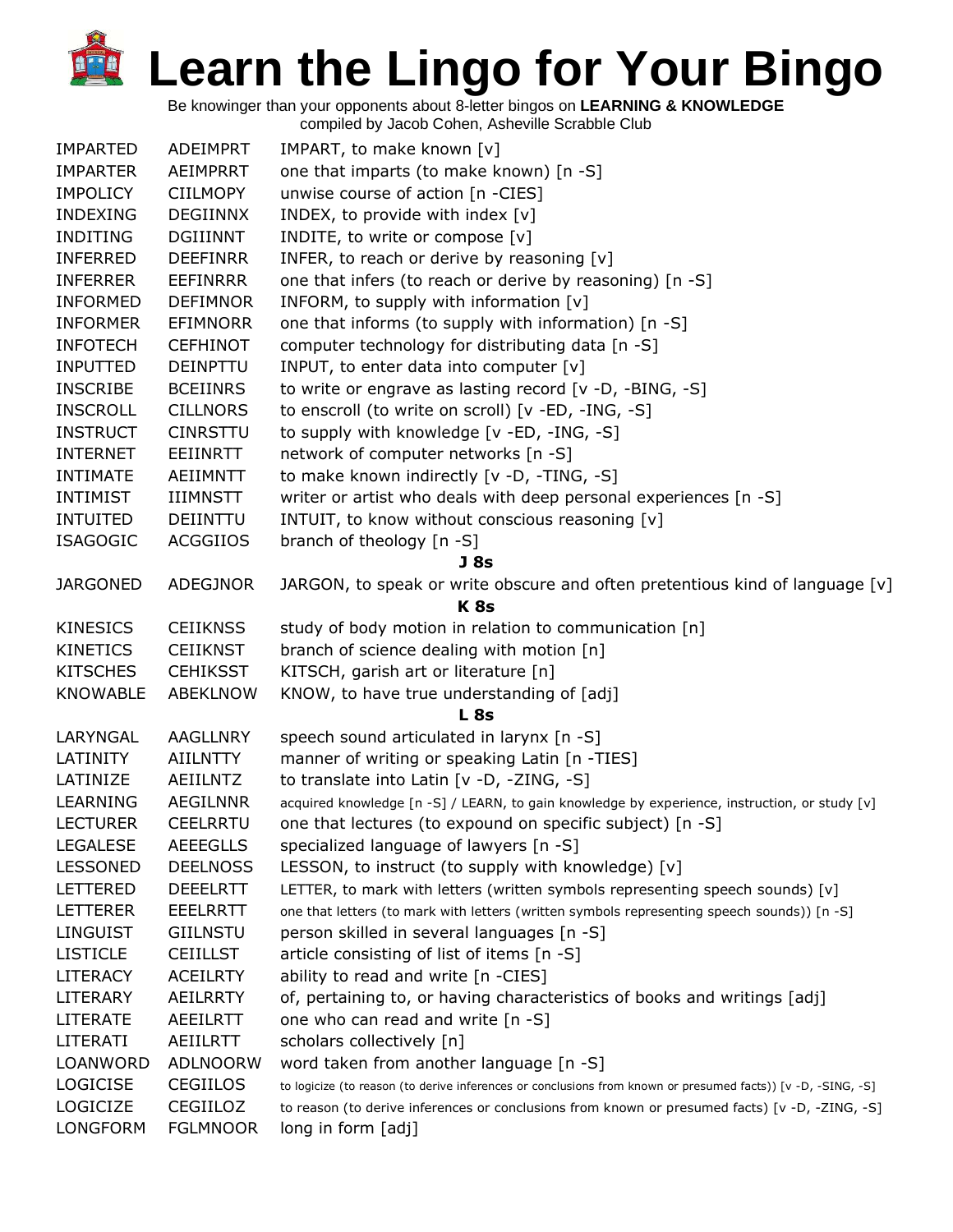Be knowinger than your opponents about 8-letter bingos on **LEARNING & KNOWLEDGE**

| <b>LONGHAIR</b> | AGHILNOR        | intellectual [n -S]                                                                      |
|-----------------|-----------------|------------------------------------------------------------------------------------------|
| <b>LONGHAND</b> | <b>ADGHLNNO</b> | ordinary handwriting [n -S]                                                              |
| <b>LUCIDEST</b> | <b>CDEILSTU</b> | LUCID, easily understood [adj]                                                           |
| <b>LUCIDITY</b> | <b>CDIILTUY</b> | quality of being lucid (easily understood) [n -TIES]                                     |
| <b>LUCULENT</b> | <b>CELLNTUU</b> | lucid (easily understood) [adj]                                                          |
| <b>LUNCHBOX</b> | <b>BCHLNOUX</b> | container for carrying meals to school or work [n -ES]                                   |
| <b>LYRICISE</b> | <b>CEIILRSY</b> | to lyricize (to write lyrics) [v -D, -SING, -S]                                          |
| <b>LYRICIST</b> | <b>CIILRSTY</b> | one who writes words for songs [n -S]                                                    |
| LYRICIZE        | <b>CEIILRYZ</b> | to write lyrics [v -D, -ZING, -S]                                                        |
|                 |                 | <b>M</b> 8s                                                                              |
| MADRASAH        | <b>AAADHMRS</b> | madrassa (Muslim school) [n -S]                                                          |
| <b>MADRASSA</b> | <b>AAADMRSS</b> | Muslim school [n -S]                                                                     |
| <b>MAGISTER</b> | AEGIMRST        | master or teacher [n -S]                                                                 |
| MAHZORIM        | AHIMMORZ        | MAHZOR, Jewish prayer book [n]                                                           |
| MAIEUTIC        | ACEIIMTU        | pertaining to method of eliciting knowledge [adj]                                        |
| <b>MAJORING</b> | AGIJMNOR        | MAJOR, to pursue specific principal course of study [v]                                  |
| <b>MALARKEY</b> | AAEKLMRY        | nonsense (behavior or language that is meaningless or absurd) [n -S]                     |
| <b>MASTERED</b> | ADEEMRST        | MASTER, to become skilled in [v]                                                         |
| <b>MASTERLY</b> | AELMRSTY        | very skillful [adj]                                                                      |
| <b>MEMETICS</b> | <b>CEEIMMST</b> | study of memes and their effects [n]                                                     |
| <b>MEMORIES</b> | <b>EEIMMORS</b> | MEMORY, mental faculty of retaining and recalling past experience [n]                    |
| <b>MEMORISE</b> | <b>EEIMMORS</b> | to memorize (to commit to memory) [v -D, -SING, -S]                                      |
| MEMORIZE        | EEIMMORZ        | to commit to memory [v -D, -ZING, -S]                                                    |
| <b>MENINGES</b> | <b>EEGIMNNS</b> | MENINX, any of membranes enclosing brain and spinal cord [n]                             |
| <b>MENTORED</b> | <b>DEEMNORT</b> | MENTOR, to serve as friend and teacher to [v]                                            |
| <b>METAPHOR</b> | <b>AEHMOPRT</b> | type of figure of speech [n -S]                                                          |
| <b>METONYMY</b> | <b>EMMNOTYY</b> | type of figure of speech [n -MIES]                                                       |
| MIDBRAIN        | ABDIIMNR        | middle region of brain [n -S]                                                            |
| <b>MINDLESS</b> | <b>DEILMNSS</b> | lacking intelligence [adj]                                                               |
| MINICAMP        | <b>ACIIMMNP</b> | short training camp for football players [n -S]                                          |
| MINORING        | <b>GIIMNNOR</b> | MINOR, to pursue specific subordinate course of study [v]                                |
| <b>MISCLASS</b> | <b>ACILMSSS</b> | to put in wrong class [v -ED, -ING, -ES]                                                 |
| <b>MISENROL</b> | <b>EILMNORS</b> | to enroll improperly [v -LLED, -LLING, -S]                                               |
| MISGRADE        | ADEGIMRS        | to grade incorrectly [v -D, -DING, -S]                                                   |
| <b>MISGUIDE</b> | DEGIIMSU        | to guide wrongly [v -D, -DING, -S]                                                       |
| MISLEARN        | <b>AEILMNRS</b> | to learn wrongly $[v - ED$ or $-T$ , $-HNG$ , $-S$ ]                                     |
| <b>MISOLOGY</b> | <b>GILMOOSY</b> | hatred of debate or reasoning [n -GIES]                                                  |
| <b>MISREFER</b> | <b>EEFIMRRS</b> | to refer (to direct to source for help or information) incorrectly [v -RRED, -RRING, -S] |
| <b>MISSILRY</b> | <b>IILMRSSY</b> | science of designing and operating guided missiles [n -RIES]                             |
| <b>MISSPELL</b> | <b>EILLMPSS</b> | to spell incorrectly [v -ED or -ELT, -ING, -S]                                           |
| <b>MISTEACH</b> | <b>ACEHIMST</b> | to teach wrongly or badly [v -TAUGHT, -ING, -S]                                          |
| <b>MISTHINK</b> | <b>HIIKMNST</b> | to think wrongly [v -HOUGHT, -ING, -S]                                                   |
| <b>MISTRAIN</b> | <b>AIIMNRST</b> | to train improperly [v -ED, -ING, -S]                                                    |
| <b>MISTUTOR</b> | IMORSTTU        | to instruct or bring up badly [v -ED, -ING, -S]                                          |
| <b>MISWRITE</b> | <b>EIIMRSTW</b> | to write incorrectly [v - ROTE or - WRIT, - TEN, - TING, -S]                             |
| MIXOLOGY        | <b>GILMOOXY</b> | art of making mixed drinks [n -GIES]                                                     |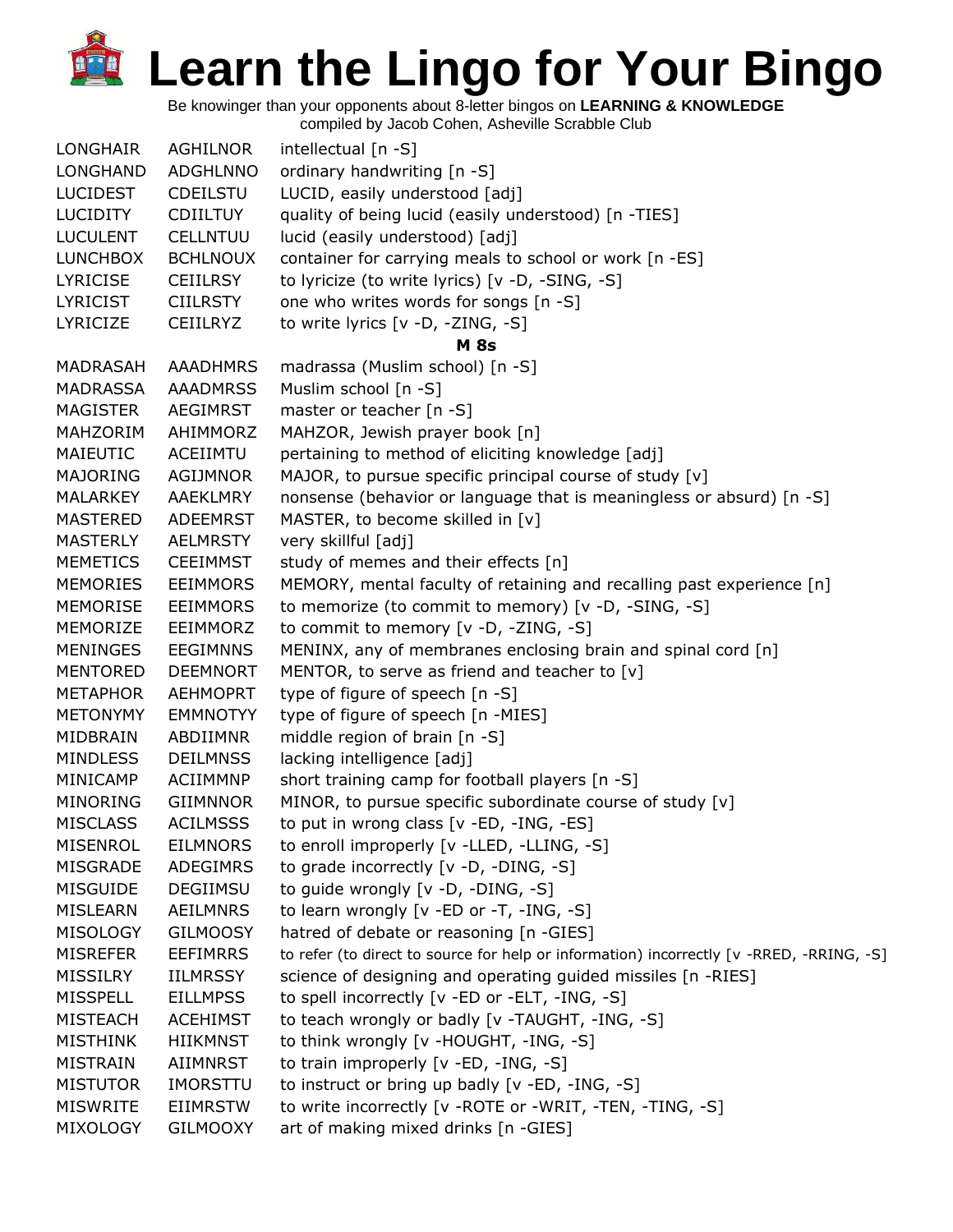Be knowinger than your opponents about 8-letter bingos on **LEARNING & KNOWLEDGE**

| <b>MNEMONIC</b> | <b>CEIMMNNO</b> | device to assist memory [n -S]                                                       |
|-----------------|-----------------|--------------------------------------------------------------------------------------|
| <b>MONODIST</b> | <b>DIMNOOST</b> | one who writes monodies [n -S]                                                       |
| <b>MONOGLOT</b> | <b>GLMNOOOT</b> | person speaking or writing only one language [n -S]                                  |
| MORALIST        | AILMORST        | teacher of morality [n -S]                                                           |
| <b>MUTENESS</b> | <b>EEMNSSTU</b> | state of being mute (characterized by absence of speech) [n -ES]                     |
| <b>MYCOLOGY</b> | <b>CGLMOOYY</b> | branch of botany dealing with fungi [n -GIES]                                        |
| <b>MYOLOGIC</b> | <b>CGILMOOY</b> | MYOLOGY, study of muscles [adj]                                                      |
| <b>MYSTAGOG</b> | <b>AGGMOSTY</b> | teacher of religious mysteries [n -S]                                                |
|                 |                 | <b>N</b> 8s                                                                          |
| <b>NANOTECH</b> | <b>ACEHNNOT</b> | technology of building electronic devices from individual atoms and molecules [n -S] |
| <b>NEOLOGIC</b> | CEGILOON        | NEOLOGY, new word or phrase [adj]                                                    |
| <b>NESCIENT</b> | <b>CEEINNST</b> | one who is ignorant [n -S]                                                           |
| <b>NEWSPEAK</b> | <b>AEEKNPSW</b> | deliberately ambiguous language [n -S]                                               |
| <b>NOESISES</b> | <b>EEINOSSS</b> | NOESIS, process of reason [n]                                                        |
| <b>NOMOLOGY</b> | <b>GLMNOOOY</b> | science of law [n -GIES]                                                             |
| <b>NONMAJOR</b> | <b>AJMNNOOR</b> | student who is not majoring in specified subject [n -S]                              |
| <b>NONSENSE</b> | <b>EENNNOSS</b> | behavior or language that is meaningless or absurd [n -S]                            |
| <b>NOSOLOGY</b> | <b>GLNOOOSY</b> | classification of diseases [n -GIES]                                                 |
| <b>NOTEBOOK</b> | <b>BEKNOOOT</b> | book in which to write [n -S]                                                        |
| <b>NOUMENAL</b> | AELMNNOU        | NOUMENON, object of intellectual intuition [adj]                                     |
| <b>NOUMENON</b> | <b>EMNNNOOU</b> | object of intellectual intuition [n -ENA]                                            |
| <b>NOVELIST</b> | <b>EILNOSTV</b> | writer of novels [n -S]                                                              |
| <b>NUANCING</b> | ACGINNNU        | NUANCE, to give subtle shade of meaning to [v]                                       |
| <b>NUMERACY</b> | <b>ACEMNRUY</b> | ability to understand basic mathematics [n -CIES]                                    |
|                 |                 | <b>O</b> 8s                                                                          |
| <b>OBSERVER</b> | <b>BEEORRSV</b> | one that observes (to look attentively) [n -S]                                       |
| <b>OCCULTLY</b> | <b>CCLLOTUY</b> | secretly (in secret (kept from knowledge or view) manner) [adv]                      |
| <b>OCEANAUT</b> | AACENOTU        | aquanaut (scuba diver trained to live in underwater installations) [n -S]            |
| <b>OECOLOGY</b> | CEGLOOOY        | ecology (environmental science) [n -GIES]                                            |
| <b>OENOLOGY</b> | <b>EGLNOOOY</b> | study of wines [n -GIES]                                                             |
| <b>OGHAMIST</b> | AGHIMOST        | one who writes in ogham [n -S]                                                       |
| <b>OINOLOGY</b> | <b>GILNOOOY</b> | oenology (study of wines) [n -GIES]                                                  |
| <b>ONCOLOGY</b> | <b>CGLNOOOY</b> | science of tumors [n -GIES]                                                          |
| <b>ONTOLOGY</b> | <b>GLNOOOTY</b> | branch of philosophy that deals with being [n -GIES]                                 |
| <b>OOLOGIES</b> | EGILOOOS        | OOLOGY, study of birds' eggs [n]                                                     |
| <b>OOLOGIST</b> | <b>GILOOOST</b> | expert in oology [n -S]                                                              |
| <b>OPERATOR</b> | <b>AEOOPRRT</b> | symbol that represents mathematical function [n -S]                                  |
| <b>OPSIMATH</b> | <b>AHIMOPST</b> | person who learns only late in life [n -S]                                           |
| <b>OPTICIST</b> | <b>CIIOPSTT</b> | one engaged in study of light and vision [n -S]                                      |
| <b>OPTIONAL</b> | <b>AILNOOPT</b> | elective course of study [n -S]                                                      |
| <b>OPTRONIC</b> | <b>CINOOPRT</b> | pertaining to science concerned with electronics and light [adj]                     |
| <b>ORACULAR</b> | <b>AACLORRU</b> | ORACLE, person through whom deity is believed to speak [adj]                         |
| ORDERING        | <b>DEGINORR</b> | ORDER, to give command or instruction to [v]                                         |
| <b>ORTHOEPY</b> | <b>EHOOPRTY</b> | study of correct pronunciation [n -PIES]                                             |
| <b>OTOLOGIC</b> | <b>CGILOOOT</b> | OTOLOGY, science of ear [adj]                                                        |
| <b>OTOSCOPE</b> | <b>CEOOOPST</b> | instrument for examining ear [n -S]                                                  |
|                 |                 |                                                                                      |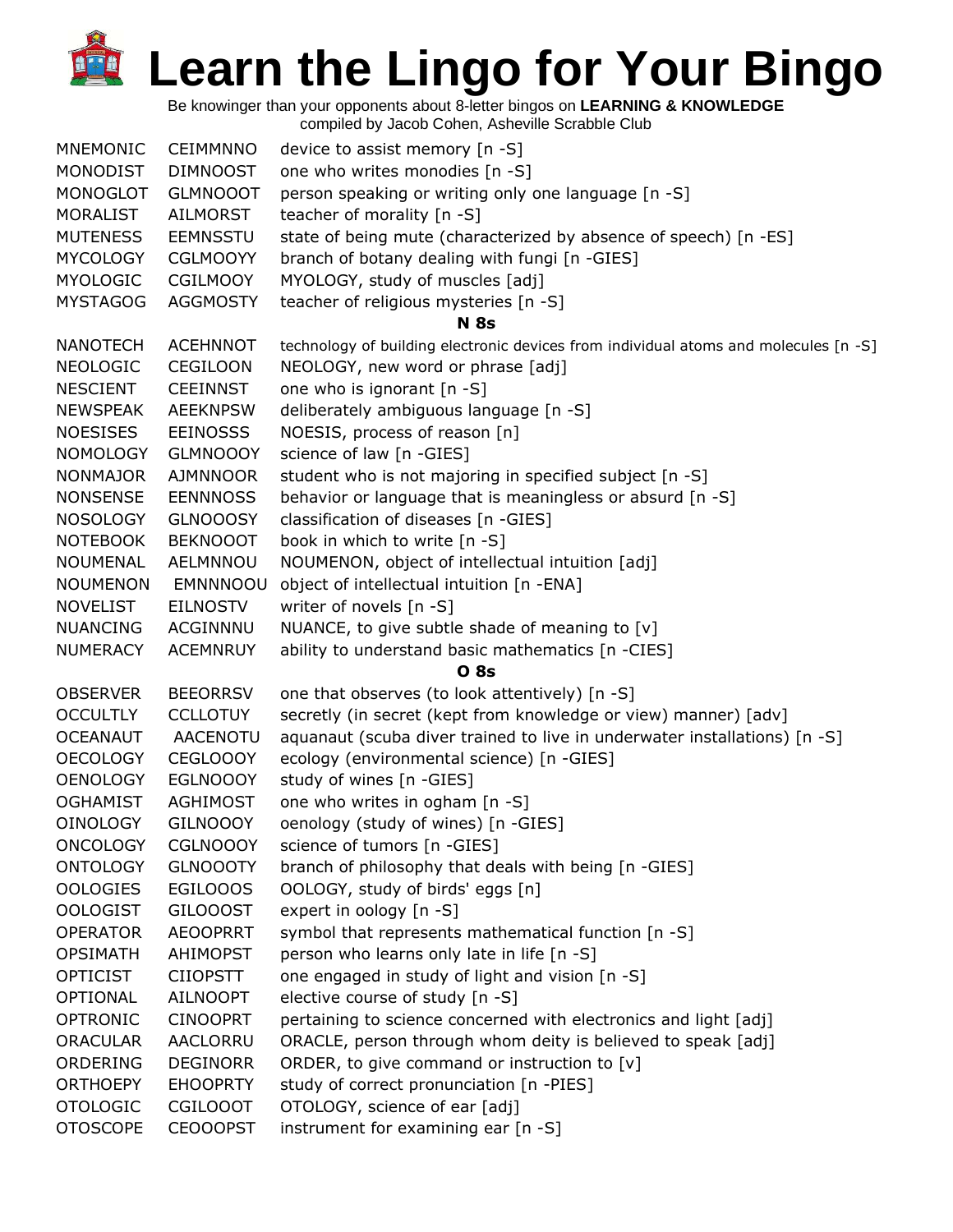| <b>OUTCOACH</b> | <b>ACCHOOTU</b> | to surpass in coaching [v -ED, -ING, -ES]                                                     |
|-----------------|-----------------|-----------------------------------------------------------------------------------------------|
| <b>OUTFOXED</b> | <b>DEFOOTUX</b> | OUTFOX, to outwit (to get better of by superior cleverness) [v]                               |
| <b>OUTFOXES</b> | <b>EFOOSTUX</b> | OUTFOX, to outwit (to get better of by superior cleverness) [v]                               |
| <b>OUTGUESS</b> | <b>EGOSSTUU</b> | to anticipate actions of [v -ED, -ING, -ES]                                                   |
| <b>OUTGUIDE</b> | <b>DEGIOTUU</b> | to surpass in guiding [v -D, -DING, -S]                                                       |
| <b>OUTLEARN</b> | <b>AELNORTU</b> | to surpass in learning [v -ED or -T, -ING, -S]                                                |
| <b>OUTPUPIL</b> | <b>ILOPPTUU</b> | pupil who lives off campus [n -S]                                                             |
| <b>OUTSMART</b> | AMORSTTU        | to outwit (to get better of by superior cleverness) [v -ED, -ING, -S]                         |
| <b>OUTSPELL</b> | <b>ELLOPSTU</b> | to surpass in spelling [v -ED or -ELT, -ING, -S]                                              |
| <b>OUTSTUDY</b> | <b>DOSTTUUY</b> | to surpass in studying [v -DIED, -ING, -DIES]                                                 |
| <b>OUTTHINK</b> | <b>HIKNOTTU</b> | to get better of by thinking [v -HOUGHT, -ING, -S]                                            |
| <b>OUTWRITE</b> | <b>EIORTTUW</b> | to write better than [v - ROTE or - WRIT, - TEN, - TING, -S]                                  |
| <b>OVEREASY</b> | AEEORSVY        | too easy [adj]                                                                                |
| OVERHAUL        | AEHLORUV        | to examine carefully for needed repairs [v -ED, -ING, -S]                                     |
| <b>OVERKEEN</b> | <b>EEEKNORV</b> | too keen [adj]                                                                                |
| <b>OVERPLOT</b> | <b>ELOOPRTV</b> | to devise overly complex plot for [v -TTED, -TTING, -S]                                       |
| <b>OVERRATE</b> | <b>AEEORRTV</b> | to rate too highly [v -D, -TING, -S]                                                          |
| <b>OVERWILY</b> | EILORVWY        | too wily [adj]                                                                                |
| <b>OVERWISE</b> | <b>EEIORSVW</b> | too wise [adj]                                                                                |
|                 |                 | <b>P</b> 8s                                                                                   |
| <b>PALESTRA</b> | <b>AAELPRST</b> | school for athletics in ancient Greece [n -S or -AE]                                          |
| <b>PALPATOR</b> | <b>AALOPPRT</b> | one that palpates (to examine by touch) [n -S]                                                |
| <b>PANSOPHY</b> | <b>AHNOPPSY</b> | universal knowledge [n -HIES]                                                                 |
| <b>PARACHOR</b> | <b>AACHOPRR</b> | mathematical constant that relates molecular volume to surface tension [n -S]                 |
| PARADIGM        | AADGIMPR        | pattern or example [n -S]                                                                     |
| PARENTAL        | AAELNPRT        | pertaining to parent [adj]                                                                    |
| <b>PARENTED</b> | <b>ADEENPRT</b> | PARENT, to exercise functions of parent (father or mother) [v]                                |
| <b>PARERGON</b> | <b>AEGNOPRR</b> | composition derived from larger work [n -GA]                                                  |
| <b>PARROTED</b> | <b>ADEOPRRT</b> | PARROT, to repeat or imitate without thought or understanding [v]                             |
| <b>PARROTER</b> | <b>AEOPRRRT</b> | one that parrots (to repeat or imitate without thought or understanding) [n -S]               |
| <b>PEDAGOGY</b> | <b>ADEGGOPY</b> | work of teacher [n -GIES]                                                                     |
| PEDANTIC        | <b>ACDEINPT</b> | PEDANT, one who flaunts his knowledge [adj]                                                   |
| <b>PEDANTRY</b> | <b>ADENPRTY</b> | ostentatious display of knowledge [n -RIES]                                                   |
| <b>PEDOLOGY</b> | <b>DEGLOOPY</b> | scientific study of behavior and development of children [n -GIES]                            |
| <b>PENCILED</b> | <b>CDEEILNP</b> | PENCIL, to produce by using pencil (writing and drawing implement) [v]                        |
| <b>PENCILER</b> | <b>CEEILNPR</b> | one that pencils (to produce by using pencil (writing and drawing implement)) [n -S]          |
| <b>PENOLOGY</b> | <b>EGLNOOPY</b> | science of punishment of crime [n -GIES]                                                      |
| <b>PERCEIVE</b> | <b>CEEEIPRV</b> | to become aware of through senses [v -D, -VING, -S]                                           |
| <b>PERICOPE</b> | <b>CEEIOPPR</b> | selection from book [n -S or -PAE]                                                            |
| <b>PERORATE</b> | <b>AEEOPRRT</b> | to make lengthy speech [v -D, -TING, -S]                                                      |
| <b>PERUSING</b> | <b>EGINPRSU</b> | PERUSE, to read (to look at so as to take in meaning of, as something written or printed) [v] |
| <b>PHAROSES</b> | <b>AEHOPRSS</b> | PHAROS, lighthouse or beacon to guide seamen [n]                                              |
| PHENETIC        | <b>CEEHINPT</b> | pertaining to type of classificatory system [adj]                                             |
| <b>PHONEMIC</b> | <b>CEHIMNOP</b> | PHONEME, unit of speech [adj]                                                                 |
| PHONETIC        | <b>CEHINOPT</b> | pertaining to speech sounds [adj]                                                             |
| PHYSICAL        | <b>ACHILPSY</b> | medical examination of body [n -S]                                                            |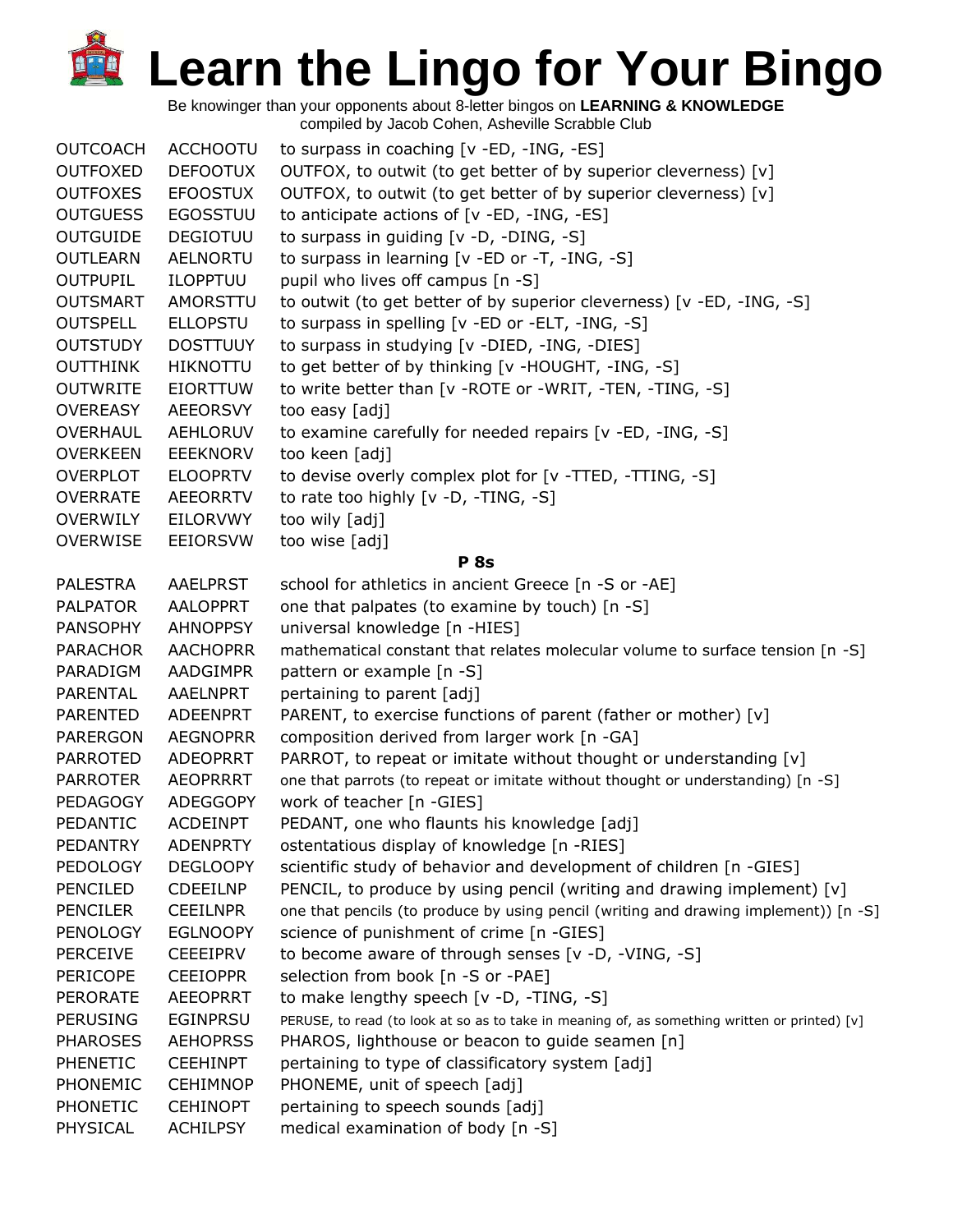| <b>PLAINEST</b> | <b>AEILNPST</b> | PLAIN, evident (clear to vision or understanding) [adj]                         |
|-----------------|-----------------|---------------------------------------------------------------------------------|
| <b>PLAYBOOK</b> | <b>ABKLOOPY</b> | book containing one or more literary works for stage [n -S]                     |
| <b>PLOTLINE</b> | <b>EILLNOPT</b> | main story of book $[n - S]$                                                    |
| <b>PODIATRY</b> | <b>ADIOPRTY</b> | study and treatment of human foot [n -RIES]                                     |
| <b>POETISER</b> | <b>EEIOPRST</b> | poetizer (one that poetizes (to write poetry)) [n -S]                           |
| <b>POETIZER</b> | <b>EEIOPRTZ</b> | one that poetizes (to write poetry) [n -S]                                      |
| <b>POETLIKE</b> | <b>EEIKLOPT</b> | resembling poet (one who writes poems) [adj]                                    |
| <b>POLITICS</b> | <b>CIILOPST</b> | art or science of government [n]                                                |
| <b>POLYGLOT</b> | <b>GLLOOPTY</b> | one that speaks or writes several languages [n -S]                              |
| <b>POLYMATH</b> | <b>AHLMOPTY</b> | person of great and varied learning [n -S]                                      |
| <b>POLYSEMY</b> | <b>ELMOPSYY</b> | diversity of meanings [n -MIES]                                                 |
| <b>POMOLOGY</b> | <b>GLMOOOPY</b> | study of fruits [n -GIES]                                                       |
| <b>PORTOLAN</b> | <b>ALNOOPRT</b> | book of sailing directions [n -S]                                               |
| <b>POSOLOGY</b> | <b>GLOOOPSY</b> | branch of medicine that deals with drug dosages [n -GIES]                       |
| <b>POSTGRAD</b> | <b>ADGOPRST</b> | student continuing formal education after graduation [n -S]                     |
| <b>POSTTEST</b> | <b>EOPSSTTT</b> | test given after instructional program [n -S]                                   |
| <b>PRACTICE</b> | <b>ACCEIPRT</b> | to perform often so as to acquire skill [v -D, -CING, -S]                       |
| <b>PRACTISE</b> | <b>ACEIPRST</b> | to practice (to perform often so as to acquire skill) [v -D, -CING, -S]         |
| <b>PRAELECT</b> | <b>ACEELPRT</b> | to prelect (to lecture (to expound on specific subject)) [v -ED, -ING, -S]      |
| <b>PRAXISES</b> | <b>AEIPRSSX</b> | PRAXIS, practical use of theory [n]                                             |
| PREDRILL        | <b>DEILLPRR</b> | to drill beforehand [v -ED, -ING, -S]                                           |
| <b>PREGUIDE</b> | DEEGIPRU        | to guide beforehand [v -D, -DING, -S]                                           |
| PREMEDIC        | <b>CDEEIMPR</b> | premed (student preparing for study of medicine) [n -S]                         |
| <b>PREMOTOR</b> | <b>EMOOPRRT</b> | pertaining to part of frontal lobe of brain [adj]                               |
| <b>PRENTICE</b> | <b>CEEINPRT</b> | to place with employer for instruction in trade $[v -D, -CING, -S]$             |
| <b>PREPPIER</b> | <b>EEIPPPRR</b> | PREPPY, associated with style and behavior of preparatory school students [adj] |
| PREPPILY        | <b>EILPPPRY</b> | PREPPY, associated with style and behavior of preparatory school students [adv] |
| <b>PREPPING</b> | <b>EGINPPPR</b> | PREP, to attend preparatory school [v]                                          |
| <b>PRESOLVE</b> | <b>EELOPRSV</b> | to solve beforehand [v -D, -VING, -S]                                           |
| <b>PRETERIT</b> | EEIPRRTT        | past tense in grammar [n -S]                                                    |
| PRETRAIN        | <b>AEINPRRT</b> | to train beforehand [v -ED, -ING, -S]                                           |
| <b>PRIVATER</b> | <b>AEIPRRTV</b> | PRIVATE, not for public use or knowledge [adj]                                  |
| <b>PRIVIEST</b> | <b>EIIPRSTV</b> | PRIVY, private (not for public use or knowledge) [adj]                          |
| <b>PROCLAIM</b> | <b>ACILMOPR</b> | to make known publicly or officially [v -ED, -ING, -S]                          |
| <b>PROFOUND</b> | <b>DFNOOPRU</b> | intellectually deep and penetrating [adj -ER, -EST]                             |
| <b>PROLABOR</b> | <b>ABLOOPRR</b> | favoring organized labor [adj]                                                  |
| PROMULGE        | <b>EGLMOPRU</b> | to proclaim (to make known publicly or officially) [v -D, -GING, -S]            |
| <b>PROOFING</b> | <b>FGINOOPR</b> | PROOF, to examine for errors [v]                                                |
| <b>PROSAIST</b> | <b>AIOPRSST</b> | writer of prose [n -S]                                                          |
| <b>PROSODIC</b> | <b>CDIOOPRS</b> | PROSODY, study of poetical forms [adj]                                          |
| <b>PROVABLE</b> | ABELOPRV        | PROVE, to establish truth or validity of [adj]                                  |
| <b>PROVABLY</b> | <b>ABLOPRVY</b> | PROVE, to establish truth or validity of [adv]                                  |
| <b>PROVENLY</b> | <b>ELNOPRVY</b> | without doubt [adv]                                                             |
| PROXEMIC        | <b>CEIMOPRX</b> | pertaining to branch of environmental study [adj]                               |
| <b>PSALMIST</b> | <b>AILMPSST</b> | writer of psalms [n -S]                                                         |
| <b>PUNDITIC</b> | CDIINPTU        | PUNDIT, Hindu scholar [adj]                                                     |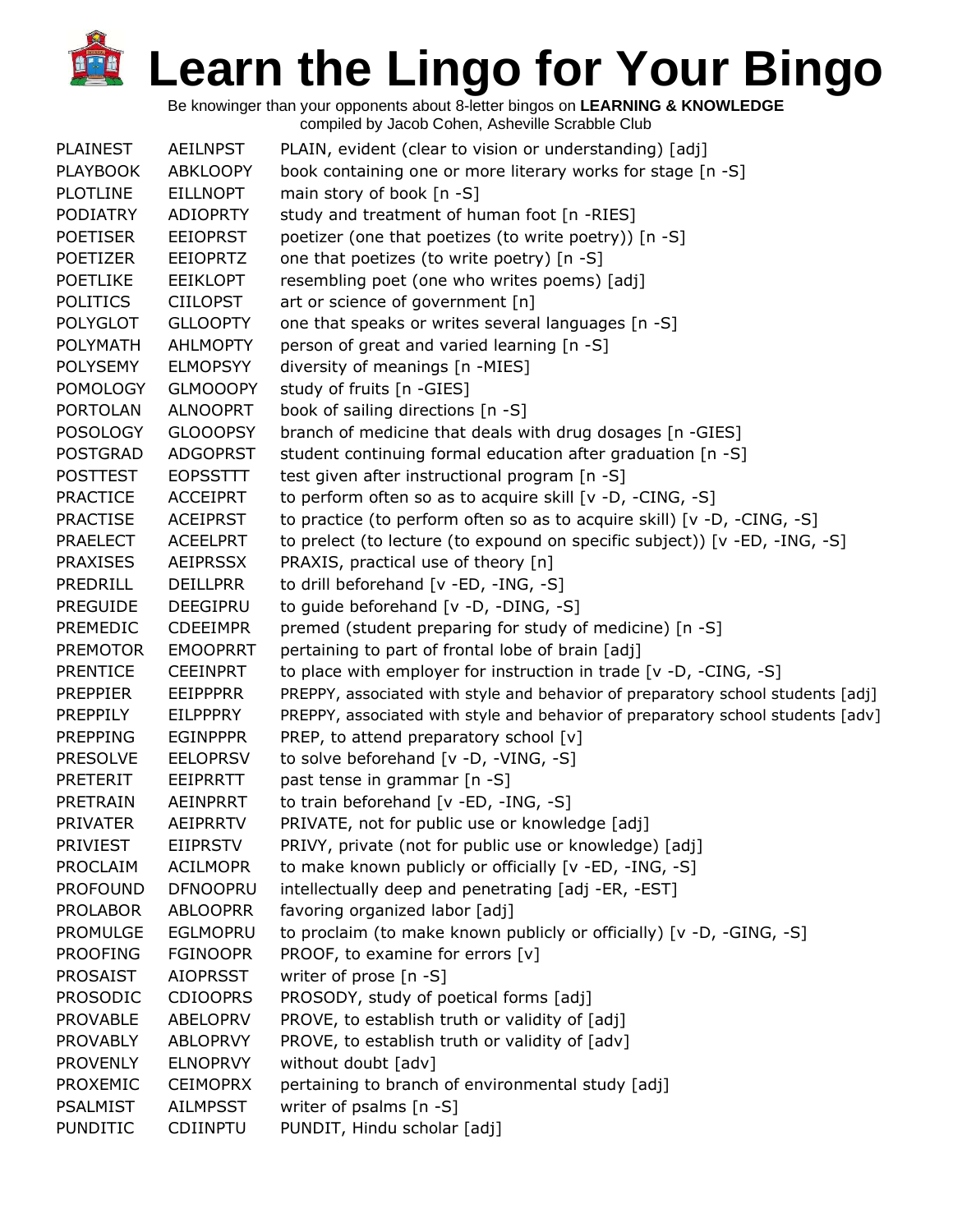Be knowinger than your opponents about 8-letter bingos on **LEARNING & KNOWLEDGE**

| <b>PUNDITRY</b> | <b>DINPRTUY</b> | learning of pundits [n -RIES]                                                                    |
|-----------------|-----------------|--------------------------------------------------------------------------------------------------|
| PUPILAGE        | AEGILPPU        | state of being pupil [n -S]                                                                      |
| <b>PYROLOGY</b> | <b>GLOOPRYY</b> | scientific examination of materials by heat [n -GIES]                                            |
|                 |                 | Q 8s                                                                                             |
| QUERYING        | <b>EGINQRUY</b> | QUERY, to question (to put question (inquiry) to) [v]                                            |
| QUESTING        | EGINQSTU        | QUEST, to make search [v]                                                                        |
| QUESTION        | EINOQSTU        | to put question (inquiry) to [v -ED, -ING, -S]                                                   |
| QUIDDITY        | <b>DDIIQTUY</b> | true nature of thing [n -TIES]                                                                   |
| QUIZZING        | GIINQUZZ        | QUIZ, to test knowledge of by asking questions [v]                                               |
|                 |                 | <b>R</b> 8s                                                                                      |
| <b>RADICAND</b> | AACDDINR        | quantity in mathematics [n -S]                                                                   |
| <b>READABLE</b> | AABDEELR        | READ, to look at so as to take in meaning of, as something written or printed [adj]              |
| <b>READABLY</b> | <b>AABDELRY</b> | READ, to look at so as to take in meaning of, as something written or printed [adv]              |
| <b>READERLY</b> | ADEELRRY        | typical of reader [adj]                                                                          |
| <b>REALISER</b> | AEEILRRS        | one that realises (to realize (to understand completely)) [n -S]                                 |
| <b>REALIZER</b> | AEEILRRZ        | one that realizes (to understand completely) [n -S]                                              |
| <b>REASONED</b> | <b>ADEENORS</b> | REASON, to derive inferences or conclusions from known or presumed facts [v]                     |
| <b>REASONER</b> | <b>AEENORRS</b> | one that reasons (to derive inferences or conclusions from known or presumed facts) [n -S]       |
| <b>REASSORT</b> | <b>AEORRSST</b> | ASSORT, to distribute into groups according to kind or class [v -ED, -ING, -S]                   |
| <b>RECCEING</b> | <b>CCEEGINR</b> | RECCE, to reconnoiter [v]                                                                        |
| <b>RECONNED</b> | <b>CDEENNOR</b> | RECON, to reconnoiter [v]                                                                        |
| <b>REDBRICK</b> | <b>BCDEIKRR</b> | modern British university [n -S]                                                                 |
| <b>REDEFINE</b> | <b>DEEEFINR</b> | DEFINE, to state meaning of [v -D, -NING, -S]                                                    |
| <b>REDSHIRT</b> | <b>DEHIRRST</b> | to keep college athlete out of varsity play in order to extend his eligibility [v -ED, -ING, -S] |
| <b>REENROLL</b> | <b>EELLNORR</b> | to enroll again [v -ED, -ING, -S]                                                                |
| <b>REFERENT</b> | <b>EEEFNRRT</b> | something referred to [n -S]                                                                     |
| REFERRAL        | AEEFLRRR        | one that is referred [n -S]                                                                      |
| <b>REFERRED</b> | <b>DEEEFRRR</b> | REFER, to direct to source for help or information $[v]$                                         |
| <b>REFERRER</b> | <b>EEEFRRRR</b> | one that refers (to direct to source for help or information) [n -S]                             |
| <b>REINFORM</b> | <b>EFIMNORR</b> | to inform again [v -ED, -ING, -S]                                                                |
| <b>REINVENT</b> | <b>EEINNRTV</b> | to invent again [v -ED, -ING, -S]                                                                |
| <b>RELETTER</b> | <b>EEELRRTT</b> | LETTER, to mark with letters (written symbols representing speech sounds) [v -ED, -ING, -S]      |
| <b>RELISTED</b> | <b>DEEILRST</b> | RELIST, LIST, to write down in particular order [v]                                              |
| <b>REMARKED</b> | <b>ADEEKMRR</b> | REMARK, to say or write briefly or casually [v]                                                  |
| <b>REMARKER</b> | AEEKMRRR        | one that remarks (to say or write briefly or casually) [n -S]                                    |
| <b>REMASTER</b> | <b>AEEMRRST</b> | MASTER, to become skilled in [v -ED, -ING, -S]                                                   |
| REMEDIAL        | <b>ADEEILMR</b> | intended to correct something [adj]                                                              |
| <b>RENOWNED</b> | <b>DEENNORW</b> | RENOWN, to make famous (well-known) [v]                                                          |
| <b>REREVIEW</b> | EEEIRRVW        | to review again [v -ED, -ING, -S]                                                                |
| <b>RESCHOOL</b> | <b>CEHLOORS</b> | SCHOOL, to educate in institution of learning [v -ED, -ING, -S]                                  |
| <b>RESEARCH</b> | <b>ACEEHRRS</b> | to investigate thoroughly [v -ED, -ING, -ES]                                                     |
| <b>RETESTED</b> | <b>DEEERSTT</b> | RETEST, TEST, to evaluate by examination [v]                                                     |
| <b>REVEALED</b> | ADEEELRV        | REVEAL, to make known [v]                                                                        |
| <b>REVEALER</b> | AEEELRRV        | one that reveals (to make known) [n -S]                                                          |
| <b>REWRITER</b> | <b>EEIRRRTW</b> | one that rewrites (to form characters or symbols on surface with instrument) [n -S]              |
| <b>RHEOLOGY</b> | <b>EGHLOORY</b> | study of matter in fluid state [n -GIES]                                                         |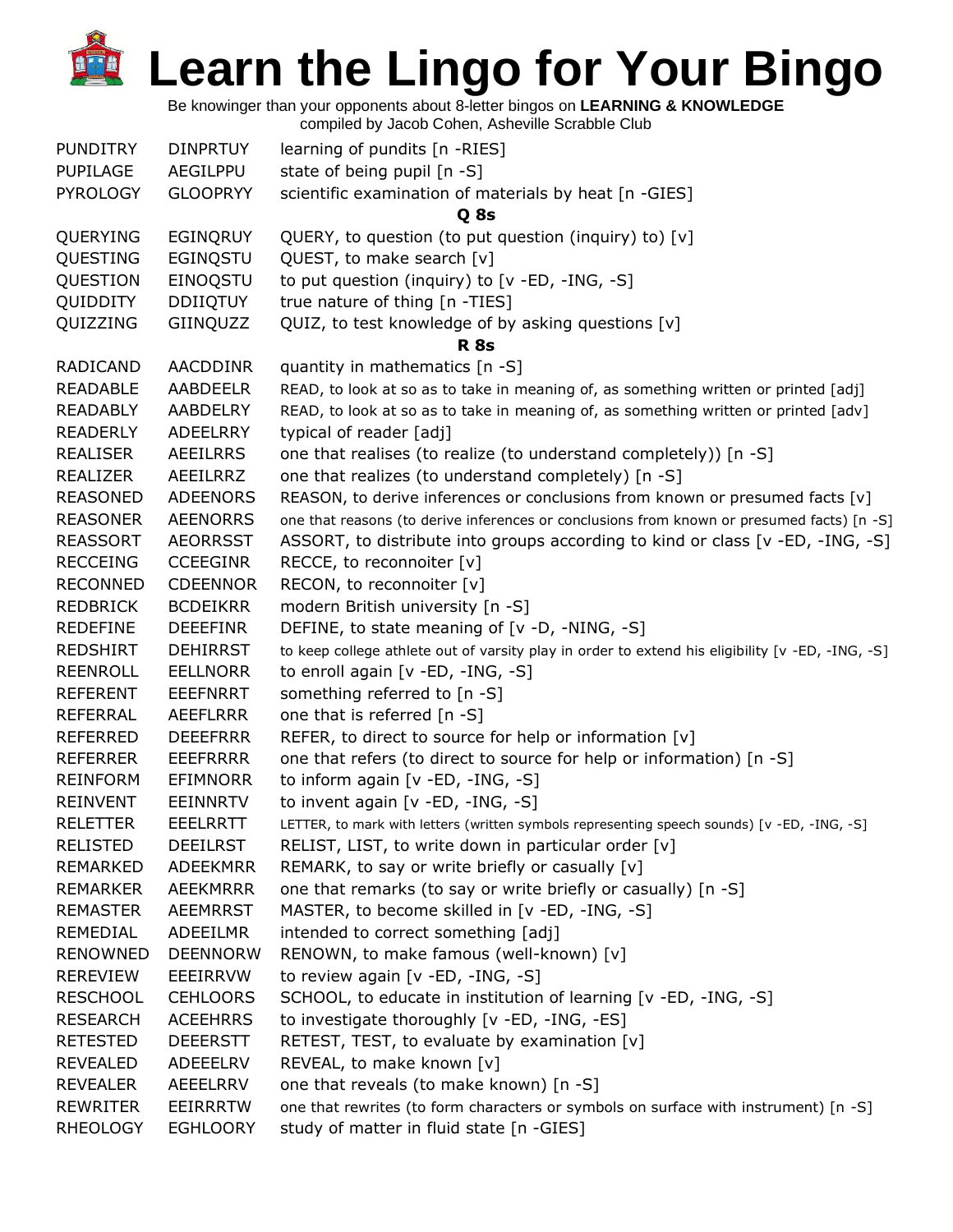| <b>RHETORIC</b> | <b>CEHIORRT</b> | study of effective speech and writing [n -S]                                              |
|-----------------|-----------------|-------------------------------------------------------------------------------------------|
| <b>RHYTHMIC</b> | <b>CHHIMRTY</b> | science of rhythm [n -S]                                                                  |
| <b>ROCKETRY</b> | <b>CEKORRTY</b> | science of rockets [n -RIES]                                                              |
| ROMANISE        | <b>AEIMNORS</b> | to romanize (to write in Roman alphabet) [v -D, -SING, -S]                                |
| ROMANIZE        | AEIMNORZ        | to write in Roman alphabet [v -D, -ZING, -S]                                              |
| RUBRICAL        | ABCILRRU        | RUBRIC, part of manuscript or book that appears in red [adj]                              |
|                 |                 | $S$ 8s                                                                                    |
| <b>SABBATIC</b> | <b>AABBCIST</b> | year of release from normal teaching duties [n -S]                                        |
| <b>SAGACITY</b> | AACGISTY        | wisdom (power of true and right discernment) [n -TIES]                                    |
| <b>SAGEHOOD</b> | <b>ADEGHOOS</b> | state of being wise (having wisdom) [n -S]                                                |
| <b>SAGENESS</b> | <b>AEEGNSSS</b> | wisdom (power of true and right discernment) [n -ES]                                      |
| SAMIZDAT        | AADIMSTZ        | system in Soviet Union for printing and distributing unauthorized literature [n -S]       |
| <b>SAPIENCE</b> | <b>ACEEINPS</b> | wisdom (power of true and right discernment) [n -S]                                       |
| SAPIENCY        | <b>ACEINPSY</b> | sapience (wisdom (power of true and right discernment)) [n -CIES]                         |
| <b>SATIRISE</b> | AEIIRSST        | to satirize (to subject to satire) [v -D, -SING, -S]                                      |
| SATIRIZE        | AEIIRSTZ        | to subject to satire $[v -D, -ZING, -S]$                                                  |
| <b>SAVVIEST</b> | <b>AEISSTVV</b> | SAVVY, shrewd (having keen insight) [adj]                                                 |
| <b>SAVVYING</b> | <b>AGINSVVY</b> | SAVVY, to understand (to grasp mentally) [v]                                              |
| <b>SCANNING</b> | <b>ACGINNNS</b> | lose examination [n -S] / SCAN, to examine closely [v]                                    |
| <b>SCHOLIUM</b> | <b>CHILMOSU</b> | explanatory marginal note [n -S or -IA]                                                   |
| <b>SCHOOLED</b> | <b>CDEHLOOS</b> | SCHOOL, to educate in institution of learning [v]                                         |
| <b>SCHOOLER</b> | <b>CEHLOORS</b> | [n -S] / SCHOOL, to educate in institution of learning [adj]                              |
| <b>SCIOLISM</b> | <b>CIILMOSS</b> | superficial knowledge [n -S]                                                              |
| <b>SCIOLIST</b> | <b>CIILOSST</b> | one whose knowledge is superficial [n -S]                                                 |
| <b>SCRAWLED</b> | <b>ACDELRSW</b> | SCRAWL, to write hastily or illegibly [v]                                                 |
| <b>SCRAWLER</b> | <b>ACELRRSW</b> | one that scrawls (to write hastily or illegibly) [n -S]                                   |
| <b>SCRIBBLE</b> | <b>BBCEILRS</b> | to write hastily or carelessly [v -D, -LING, -S]                                          |
| <b>SCRIBBLY</b> | <b>BBCILRSY</b> | consisting of scribbles (careless writings) [adj]                                         |
| <b>SCRUTINY</b> | <b>CINRSTUY</b> | close examination [n -NIES]                                                               |
| <b>SEASCOUT</b> | <b>ACEOSSTU</b> | boy scout trained in water activities [n -S]                                              |
| <b>SEATWORK</b> | <b>AEKORSTW</b> | work done at one's seat [n -S]                                                            |
| <b>SECRETER</b> | <b>CEEERRST</b> | SECRET, kept from knowledge or view [adj]                                                 |
| <b>SEMANTIC</b> | <b>ACEIMNST</b> | pertaining to meaning (something that one intends to convey by language) [adj]            |
| <b>SEMESTER</b> | <b>EEEMRSST</b> | period constituting half of academic year [n -S] / [v -ED, -ING, -S]                      |
| <b>SEMIMUTE</b> | <b>EEIMMSTU</b> | having partially lost faculty of speech [adj]                                             |
| <b>SEMINARY</b> | AEIMNRSY        | school for training of priests, ministers, or rabbis [n -RIES]                            |
| <b>SENSORIA</b> | <b>AEINORSS</b> | parts of brain concerned with reception and interpretation of sensory stimuli [n]         |
| <b>SERMONIC</b> | <b>CEIMNORS</b> | SERMON, religious discourse [adj]                                                         |
| <b>SEROLOGY</b> | <b>EGLOORSY</b> | science of serums [n -GIES]                                                               |
| <b>SEROTYPE</b> | <b>EEOPRSTY</b> | to classify (microorganisms) according to characteristic set of antigens [v -D, PING, -S] |
| <b>SEXOLOGY</b> | <b>GELOOSXY</b> | study of human sexual behavior [n -GIES]                                                  |
| <b>SHEEPDOG</b> | <b>DEEGHOPS</b> | dog trained to guard and herd sheep [n -S]                                                |
| <b>SHOPPING</b> | <b>GHINOPPS</b> | act of one that shops $[n -S]$ / SHOP, to examine goods with intent to buy $[v]$          |
| <b>SHREWDER</b> | <b>DEEHRRSW</b> | SHREWD, having keen insight [adj]                                                         |
| <b>SHREWDIE</b> | <b>DEEHIRSW</b> | shrewd (having keen insight) person [n -S]                                                |
| <b>SHREWDLY</b> | <b>DEHLRSWY</b> | SHREWD, having keen insight [adv]                                                         |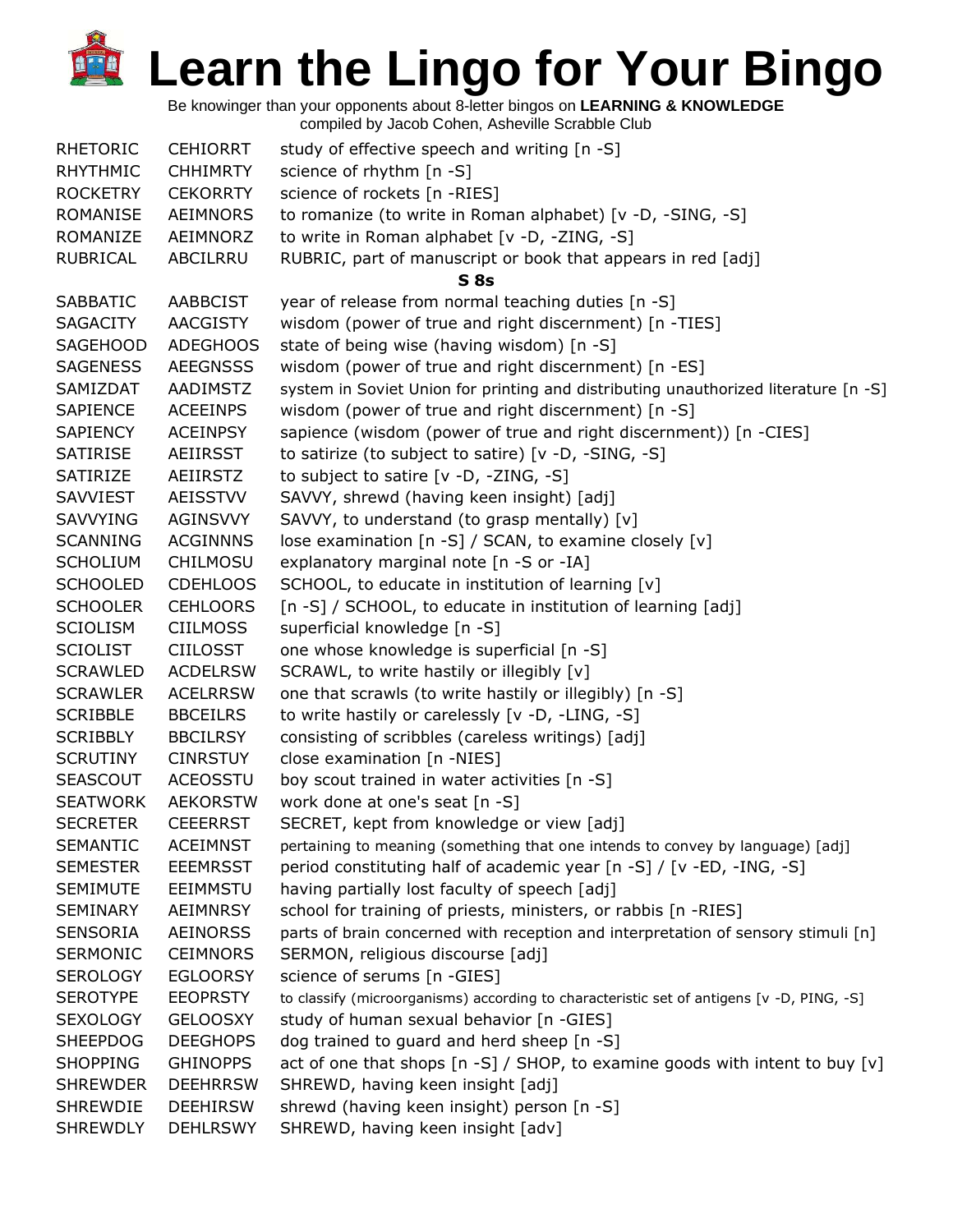| <b>SIBILANT</b> | ABIILNST        | speech sound produced by fricative passage of breath through narrow orifice [n -S]          |
|-----------------|-----------------|---------------------------------------------------------------------------------------------|
| SIDDURIM        | <b>DDIIMRSU</b> | SIDDUR, Jewish prayer book [n]                                                              |
| <b>SILVICAL</b> | <b>ACIILLSV</b> | pertaining to silvics (study of forest trees) [adj]                                         |
| <b>SINGSONG</b> | <b>GGINNOSS</b> | monotonous cadence in speaking or reading [n -S]                                            |
| <b>SINOLOGY</b> | <b>GILNOOSY</b> | study of Chinese [n -GIES]                                                                  |
| SINUSOID        | <b>DIINOSSU</b> | mathematical curve [n -S]                                                                   |
| <b>SITOLOGY</b> | <b>GILOOSTY</b> | science of nutrition and diet [n -GIES]                                                     |
| <b>SKYWRITE</b> | <b>EIKRSTWY</b> | to write in sky by releasing visible vapor from airplane [v -ROTE, -TTEN, -TING, -S]        |
| <b>SLEUTHED</b> | <b>DEEHLSTU</b> | SLEUTH, to act as detective [v]                                                             |
| <b>SLIPCASE</b> | <b>ACEILPSS</b> | protective box for book [n -S]                                                              |
| <b>SMARTASS</b> | <b>AAMRSSST</b> | smarty (obnoxiously conceited person) [n -ES]                                               |
| <b>SMARTEST</b> | <b>AEMRSSTT</b> | SMART, characterized by mental acuity [adj]                                                 |
| <b>SMARTISH</b> | AHIMRSST        | SMART, characterized by mental acuity [adj]                                                 |
| <b>SOFTBACK</b> | <b>ABCFKOST</b> | book bound in flexible paper cover [n -S]                                                   |
| <b>SOLANDER</b> | <b>ADELNORS</b> | protective box for library materials [n -S]                                                 |
| <b>SOLVABLE</b> | <b>ABELLOSV</b> | capable of being solved [adj]                                                               |
| <b>SONGBOOK</b> | <b>BGKNOOOS</b> | book of songs [n -S]                                                                        |
| <b>SORTABLE</b> | <b>ABELORST</b> | SORT, to arrange according to kind, class, or size [adj]                                    |
| <b>SORTABLY</b> | <b>ABLORSTY</b> | SORT, to arrange according to kind, class, or size [adv]                                    |
| <b>SPACEMAN</b> | <b>AACEMNPS</b> | astronaut (person trained to travel in spacecraft) [n -MEN]                                 |
| <b>SPEAKING</b> | <b>AEGIKNPS</b> | speech or discourse [n -S] / SPEAK, to utter words [v]                                      |
| <b>SPECCING</b> | <b>CCEGINPS</b> | SPEC, to write specifications for $[v]$                                                     |
| <b>SPEECHES</b> | <b>CEEEHPSS</b> | SPEECH, faculty or act of speaking [n]                                                      |
| <b>SPEERING</b> | <b>EEGINPRS</b> | inquiry (question) [n -S] / SPEER, to inquire (to ask about) [v]                            |
| <b>SPEIRING</b> | <b>EGIINPRS</b> | SPEIR, to speer (to inquire (to ask about)) [v]                                             |
| <b>SPELLING</b> | <b>EGILLNPS</b> | sequence of letters composing word [n -S] / SPELL, to name or write letters of in order [v] |
| <b>SPHINGES</b> | <b>EGHINPSS</b> | SPHINX, monster in Egyptian mythology [n]                                                   |
| <b>SPHINXES</b> | <b>EHINPSSX</b> | SPHINX, monster in Egyptian mythology [n]                                                   |
| SPIERING        | <b>EGIINPRS</b> | SPIER, to speer (to inquire (to ask about)) [v]                                             |
| SPOTTING        | <b>GINOPSTT</b> | practice of watching for examples of something [n -S]                                       |
| <b>STRIATAL</b> | AAILRSTT        | STRIATUM, mass of nervous tissue within brain [adj]                                         |
| <b>STRIATUM</b> | AIMRSTTU        | mass of nervous tissue within brain [n -TA]                                                 |
| <b>STUDIOUS</b> | <b>DIOSSTUU</b> | given to study [adj]                                                                        |
| <b>STUDYING</b> | <b>GINSSTUY</b> | STUDY, to apply mind to acquisition of knowledge [v]                                        |
| <b>STUMPING</b> | <b>GIMNPSTU</b> | STUMP, to baffle (to confuse (to mix up mentally)) [v]                                      |
| <b>STYLUSES</b> | <b>ELSSSTUY</b> | STYLUS, pointed instrument for writing, marking, or engraving [n]                           |
| <b>SUBCLASS</b> | <b>ABCLSSSU</b> | to place in subdivision of class [v -ED, -ING, -ES]                                         |
| <b>SUBFIELD</b> | <b>BDEFILSU</b> | subset of mathematical field that is itself field [n -S]                                    |
| <b>SUBSPACE</b> | <b>ABCEPSSU</b> | subset of mathematical space [n -S]                                                         |
| <b>SUBTOPIC</b> | <b>BCIOPSTU</b> | secondary topic [n -S]                                                                      |
| <b>SUBTWEET</b> | <b>BEESTTUW</b> | to tweet about without referring to by name [v -ED, -ING, -S]                               |
| <b>SUPERFIX</b> | <b>EFIPRSUX</b> | recurrent pattern of stress in speech [n -ES]                                               |
| <b>SUPERMAN</b> | <b>AEMNPRSU</b> | hypothetical superior man [n -MEN]                                                          |
| <b>SURMISER</b> | <b>EIMRRSSU</b> | one that surmises (to infer with little evidence) [n -S]                                    |
| <b>SURTITLE</b> | <b>EILRSTTU</b> | translation of foreign-language dialogue displayed above screen or stage [n -S]             |
| <b>SYLLABIC</b> | <b>ABCILLSY</b> | speech sound of high sonority [n -S]                                                        |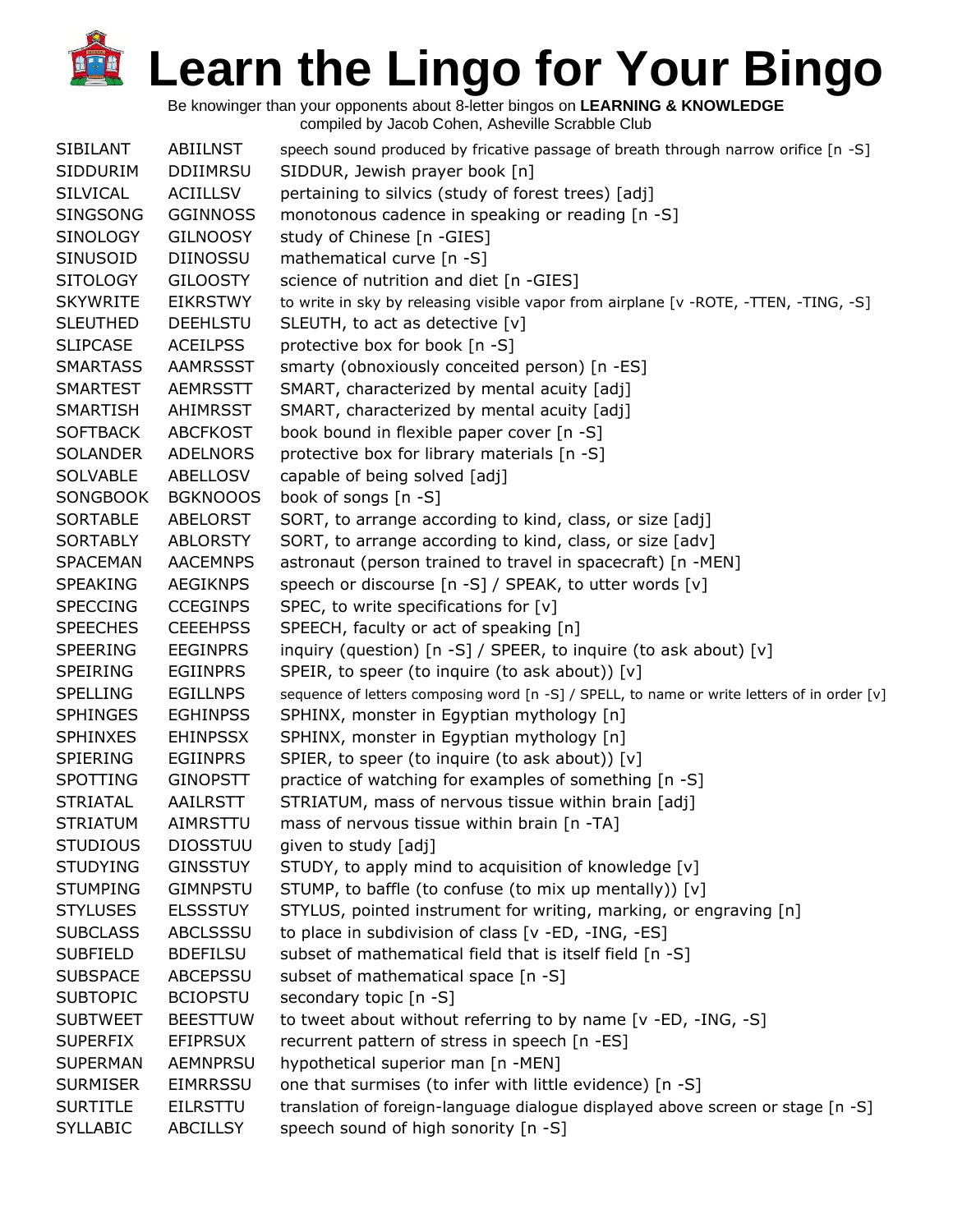| <b>SYLLABLE</b> | ABELLLSY        | to pronounce syllables (units of spoken language) [v -D, -LING, -S]                  |
|-----------------|-----------------|--------------------------------------------------------------------------------------|
| <b>SYLLABUS</b> | <b>ABLLSSUY</b> | outline of course of study [n -ES or -BI]                                            |
| <b>SYMPOSIA</b> | <b>AIMOPSSY</b> | conferences for purpose of discussion [n SYMPOSIA]                                   |
| <b>SYNONYME</b> | <b>EMNNOSYY</b> | synonym (word having same meaning as another) [n -S]                                 |
| <b>SYNONYMY</b> | <b>MNNOSYYY</b> | equivalence of meaning [n -MIES]                                                     |
|                 |                 | <b>T</b> 8s                                                                          |
| <b>TAGMEMIC</b> | <b>ACEGIMMT</b> | pertaining to grammar in which tagmeme is basic unit [adj]                           |
| <b>TANTRISM</b> | <b>AIMNRSTT</b> | school of Buddhism incorporating Hindu and pagan elements [n -S]                     |
| <b>TAXONOMY</b> | <b>AMNOOTXY</b> | study of scientific classification [n -MIES]                                         |
| <b>TEACHING</b> | <b>ACEGHINT</b> | doctrine (belief or set of beliefs taught or advocated) [n -S]                       |
| <b>TEMPTING</b> | <b>EGIMNPTT</b> | TEMPT, to entice to commit unwise or immoral act [v]                                 |
| <b>TENURIAL</b> | AEILNRTU        | of or pertaining to tenure [adj]                                                     |
| <b>TENURING</b> | EGINNRTU        | TENURE, to grant tenure (status of holding one's position on permanent basis) to [v] |
| <b>TERMTIME</b> | EEIMMRTT        | time when school or court is in session [n -S]                                       |
| <b>TESTABLE</b> | ABEELSTT        | TEST, to evaluate by examination [adj]                                               |
| <b>TEXTBOOK</b> | <b>BEKOOTTX</b> | book used in study of subject [n -S]                                                 |
| <b>TEXTUARY</b> | <b>AERTTUXY</b> | specialist in study of Scriptures [n -RIES]                                          |
| <b>THALAMIC</b> | <b>AACHILMT</b> | THALAMUS, part of brain [adj]                                                        |
| <b>THALAMUS</b> | <b>AAHLMSTU</b> | part of brain [n -MI]                                                                |
| <b>THEMATIC</b> | <b>ACEHIMTT</b> | stamp collected according to its subject [n -S]                                      |
| <b>THEOLOGY</b> | <b>EGHLOOTY</b> | study of religion [n -GIES]                                                          |
| <b>THEORIES</b> | <b>EEHIORST</b> | THEORY, group of propositions used to explain class of phenomena [n]                 |
| <b>THEORISE</b> | <b>EEHIORST</b> | to theorize (to form theories) [v -D, -SING, -S]                                     |
| <b>THEORIST</b> | <b>EHIORSTT</b> | one that theorizes (to form theories) [n -S]                                         |
| <b>THEORIZE</b> | <b>EEHIORTZ</b> | to form theories [v -D, -ZING, -S]                                                   |
| <b>THINGIES</b> | <b>EGHIINST</b> | THINGY, something whose name is unknown or forgotten [n]                             |
| <b>TOCOLOGY</b> | <b>CGLOOOTY</b> | branch of medicine dealing with childbirth [n -GIES]                                 |
| <b>TOKOLOGY</b> | <b>GKLOOOTY</b> | tocology (branch of medicine dealing with childbirth) [n -GIES]                      |
| <b>TOMMYROT</b> | <b>MMOORTTY</b> | nonsense (behavior or language that is meaningless or absurd) [n -S]                 |
| <b>TONETICS</b> | <b>CEINOSTT</b> | phonetic study of tone in language [n]                                               |
| <b>TOPOLOGY</b> | <b>GLOOOPTY</b> | branch of mathematics [n -GIES]                                                      |
| <b>TOPONYMY</b> | <b>MNOOPTYY</b> | study of toponyms [n -MIES]                                                          |
| <b>TRACKING</b> | <b>ACGIKNRT</b> | placement of students within curriculum [n -S]                                       |
| <b>TRACTATE</b> | <b>AACERTTT</b> | treatise (formal and systematic written account of subject) [n -S]                   |
| <b>TRACTRIX</b> | <b>ACIRRTTX</b> | mathematical curve [n -ICES]                                                         |
| <b>TRAINING</b> | AGIINNRT        | systematic instruction [n -S] / TRAIN, to instruct systematically [v]                |
| <b>TRAVELOG</b> | <b>AEGLORTV</b> | lecture or film on traveling [n -S]                                                  |
| <b>TREATISE</b> | AEEIRSTT        | formal and systematic written account of subject [n -S]                              |
| <b>TRIALING</b> | <b>AGIILNRT</b> | TRIAL, to test something to assess its performance [v]                               |
| <b>TRIALIST</b> | <b>AIILRSTT</b> | person who participates in test of something [n -S]                                  |
| TRIALLED        | ADEILLRT        | TRIAL, to test something to assess its performance [v]                               |
| <b>TRIPTYCA</b> | <b>ACIPRTTY</b> | triptych (ancient writing tablet) [n -S]                                             |
| <b>TRIPTYCH</b> | <b>CHIPRTTY</b> | ancient writing tablet [n -S]                                                        |
| <b>TRUANTED</b> | ADENRTTU        | TRUANT, to stay out of school without permission [v]                                 |
| <b>TRUANTLY</b> | <b>ALNRTTUY</b> | in manner of one who shirks duty [adv]                                               |
| <b>TRUANTRY</b> | ANRRTTUY        | truancy (act of truanting) [n -RIES]                                                 |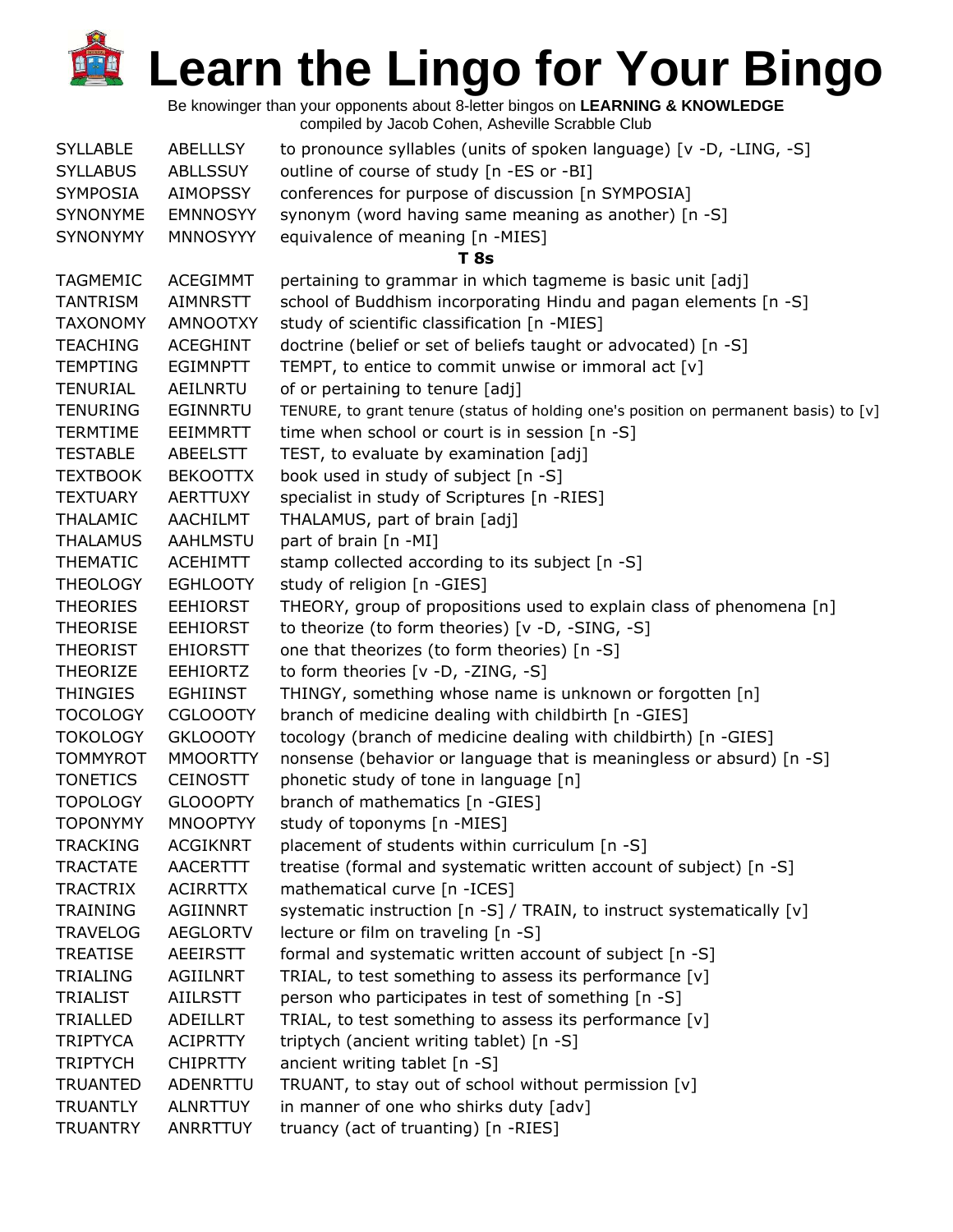| <b>TUTELAGE</b> | AEEGLTTU        | act of tutoring (to instruct privately) [n -S]                                           |  |
|-----------------|-----------------|------------------------------------------------------------------------------------------|--|
| <b>TUTORAGE</b> | AEGORTTU        | tutelage (act of tutoring (to instruct privately)) [n -S]                                |  |
| <b>TUTORESS</b> | <b>EORSSTTU</b> | female who tutors [n -ES]                                                                |  |
| <b>TUTORIAL</b> | <b>AILORTTU</b> | session of tutoring [n -S]                                                               |  |
| <b>TUTORING</b> | <b>GINORTTU</b> | TUTOR, to instruct privately [v]                                                         |  |
| <b>TYPEABLE</b> | <b>ABEELPTY</b> | TYPE, to write with typewriter [adj]                                                     |  |
| <b>TYPIFIED</b> | <b>DEFIIPTY</b> | TYPIFY, to serve as typical example of $[v]$                                             |  |
| <b>TYPIFIER</b> | <b>EFIIPRTY</b> | one that typifies (to serve as typical example of) [n -S]                                |  |
| <b>TYPIFIES</b> | <b>EFIIPSTY</b> | TYPIFY, to serve as typical example of $[v]$                                             |  |
| <b>TYPOLOGY</b> | <b>GLOOPTYY</b> | study of classification according to common characteristics [n -GIES]                    |  |
|                 |                 | <b>U</b> 8s                                                                              |  |
| <b>UNAWARES</b> | <b>AAENRSUW</b> | without warning [adv]                                                                    |  |
| <b>UNDOCILE</b> | CDEILNOU        | DOCILE, easily trained [adj]                                                             |  |
| <b>UNFAMOUS</b> | AFMNOSUU        | FAMOUS, well-known [adj]                                                                 |  |
| <b>UNGRADED</b> | ADDEGNRU        | GRADE, to arrange in steps or degrees [adj]                                              |  |
| <b>UNGUIDED</b> | <b>DDEGINUU</b> | GUIDE, to show way to [adj]                                                              |  |
| <b>UNIDEAED</b> | ADDEEINU        | lacking ideas (conception existing in mind) [adj]                                        |  |
| <b>UNIVOCAL</b> | <b>ACILNOUV</b> | word having only one meaning [n -S]                                                      |  |
| <b>UNKENNED</b> | <b>DEEKNNNU</b> | not known or recognized [adj]                                                            |  |
| <b>UNLISTED</b> | DEILNSTU        | LIST, to write down in particular order [adj]                                            |  |
| <b>UNPOLLED</b> | <b>DELLNOPU</b> |                                                                                          |  |
|                 |                 | not polled (to question for purpose of surveying public opinion) [adj]                   |  |
| <b>UNPROBED</b> | <b>BDENOPRU</b> | PROBE, to investigate or examine thoroughly [adj]                                        |  |
| <b>UNPROVED</b> | <b>DENOPRUV</b> | not proved (to establish truth or validity of) [adj]                                     |  |
| <b>UNPROVEN</b> | <b>ENNOPRUV</b> | not proven (to establish truth or validity of) [adj]                                     |  |
| <b>UNPUZZLE</b> | <b>ELNPUUZZ</b> | to work out obscured meaning of [v -D, -LING, -S]                                        |  |
| UNRIDDLE        | DDEILNRU        | to solve (to find answer or explanation for) [v -D, -LING, -S]                           |  |
| <b>UNSOLVED</b> | <b>DELNOSUV</b> | not solved (to find answer or explanation for) [adj]                                     |  |
| <b>UNSORTED</b> | <b>DENORSTU</b> | SORT, to arrange according to kind, class, or size [adj]                                 |  |
| <b>UNTESTED</b> | <b>DEENSTTU</b> | TEST, to evaluate by examination [adj]                                                   |  |
| <b>UNWASHED</b> | <b>ADEHNSUW</b> | ignorant or underprivileged group [n -S]                                                 |  |
| <b>UNWISDOM</b> | <b>DIMNOSUW</b> | lack of wisdom [n -S]                                                                    |  |
| <b>UNWISELY</b> | <b>EILNSUWY</b> | WISELY, in wise manner [adv]                                                             |  |
| <b>UNWISEST</b> | <b>EINSSTUW</b> | UNWISE, WISE, having wisdom [adj]                                                        |  |
| <b>UROLOGIC</b> | CGILOORU        | UROLOGY, branch of medicine dealing with urinary tract [adj]                             |  |
| <b>UROSCOPY</b> | <b>COOPRSUY</b> | analysis of urine as means of diagnosis [n -PIES]                                        |  |
|                 |                 | <b>V 8s</b>                                                                              |  |
| VALKYRIE        | <b>AEIKLRVY</b> | maiden in Norse mythology [n -S]                                                         |  |
| <b>VENOLOGY</b> | <b>EGLNOOVY</b> | study of veins [n -GIES]                                                                 |  |
| <b>VERSICLE</b> | <b>CEEILRSV</b> | short line of metrical writing [n -S]                                                    |  |
| <b>VIEWBOOK</b> | <b>BEIKOOVW</b> | promotional booklet with pictures that is published by college or university [n -S]      |  |
| <b>VIROLOGY</b> | <b>GILOORVY</b> | study of viruses [n -GIES]                                                               |  |
| <b>VOCATIVE</b> | <b>ACEIOTVV</b> | grammatical case used in some languages [n -S]                                           |  |
| VOWELLED        | <b>DEELLOVW</b> | VOWEL, type of speech sound [adj]                                                        |  |
| <b>VULGUSES</b> | <b>EGLSSUUV</b> | VULGUS, exercise in Latin formerly required of pupils in some English public schools [n] |  |
| <b>W 8s</b>     |                 |                                                                                          |  |
| WALKYRIE        | AEIKLRWY        | valkyrie (maiden in Norse mythology) [n -S]                                              |  |
|                 |                 |                                                                                          |  |